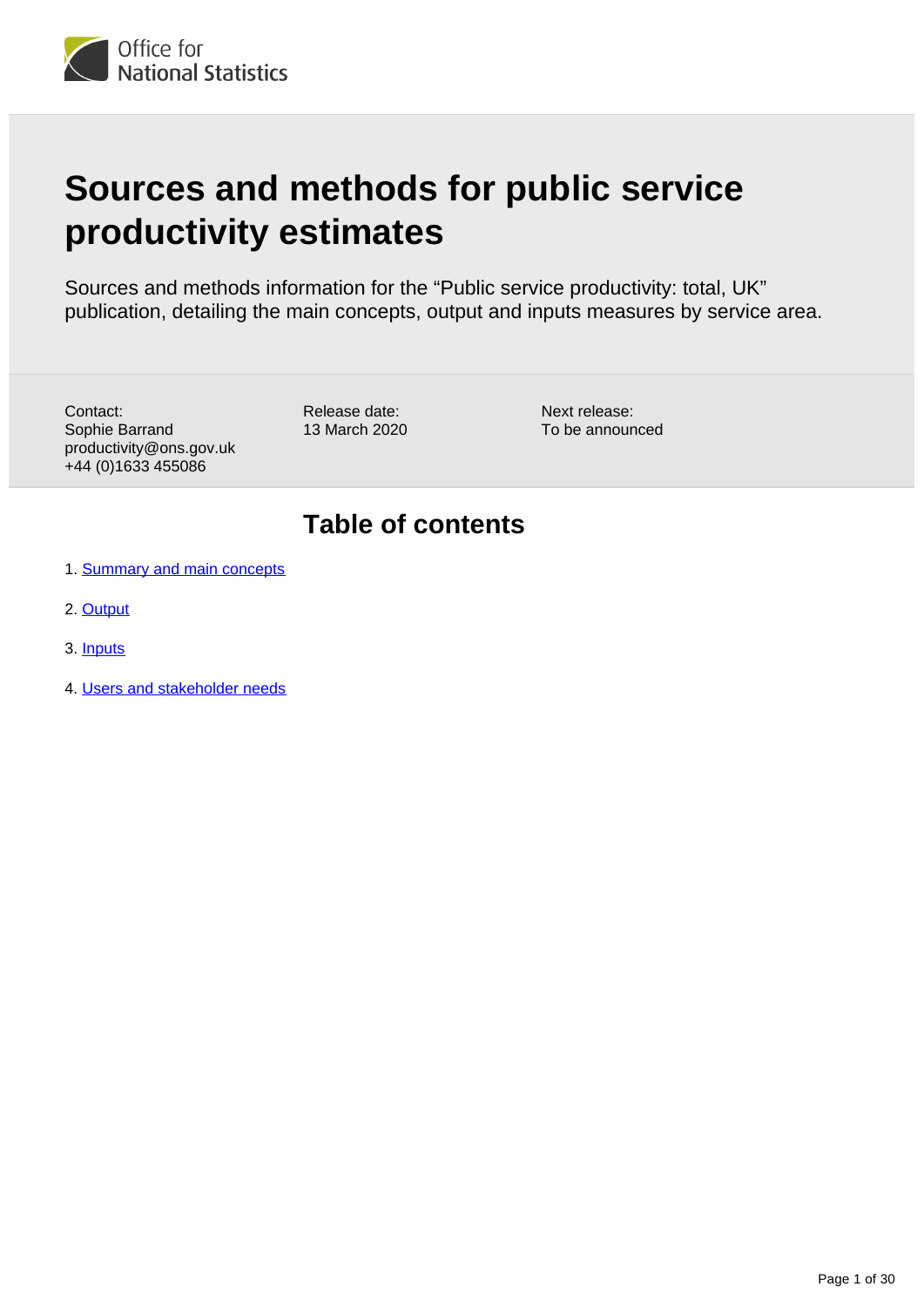## <span id="page-1-0"></span>**1 . Summary and main concepts**

This article sets out the sources and methods used to construct estimates of productivity for total public services, most recently presented in [Public service productivity: total, UK, 2017](https://www.ons.gov.uk/economy/economicoutputandproductivity/publicservicesproductivity/articles/publicservicesproductivityestimatestotalpublicservices/totaluk2017). It contains a summary of the data sources used and a breakdown of how the Office for National Statistics (ONS) calculates estimates of productivity in each service area.

For recent methodological changes, please refer to Improved methods for total public service productivity: total, [UK, 2017](https://www.ons.gov.uk/economy/economicoutputandproductivity/publicservicesproductivity/methodologies/improvedmethodsfortotalpublicserviceproductivitytotaluk2017). Further information on the methodology used and details on the strengths and limitations are included in the [Public service productivity: total, UK Quality and Methodology Information \(QMI\)](https://www.ons.gov.uk/economy/economicoutputandproductivity/publicservicesproductivity/methodologies/publicserviceproductivityestimatestotalpublicservicesqmi).

The main concepts and methods common to all service areas are explained in this section, with specific detail on each service area's output and inputs measures contained in Sections 2 and 3 respectively.

## **Productivity**

At the most aggregate level, productivity is the measure of how many units of output are produced from one unit of inputs and is calculated by dividing total output by total inputs. Adopting P, O and I to indicate productivity, output and inputs respectively, and including a subscript t for time periods:

$$
P_t\,\,=\,\,\frac{O_t}{I_t}
$$

Total public service output and inputs indices are calculated by aggregating output and inputs for the following service areas :

- healthcare
- education
- adult social care
- children's social care
- social security administration
- public order and safety
- police
- defence
- other government services (this includes general government services, economic affairs, environmental protection, housing, recreation, and other public order and safety)

Total public service productivity is then calculated by dividing this index of output by the index of inputs.

Statistics are published on a UK geographic basis from 1997 to the latest available year, usually two years prior to the publication date.

Output and inputs indices for each service area are aggregated together using their relative general government (combined central and local government) expenditure weight, using data from the UK National Accounts on a [Classification of the Functions of Government \(COFOG\) basis.](https://ec.europa.eu/eurostat/statistics-explained/index.php?title=Glossary:Classification_of_the_functions_of_government_(COFOG))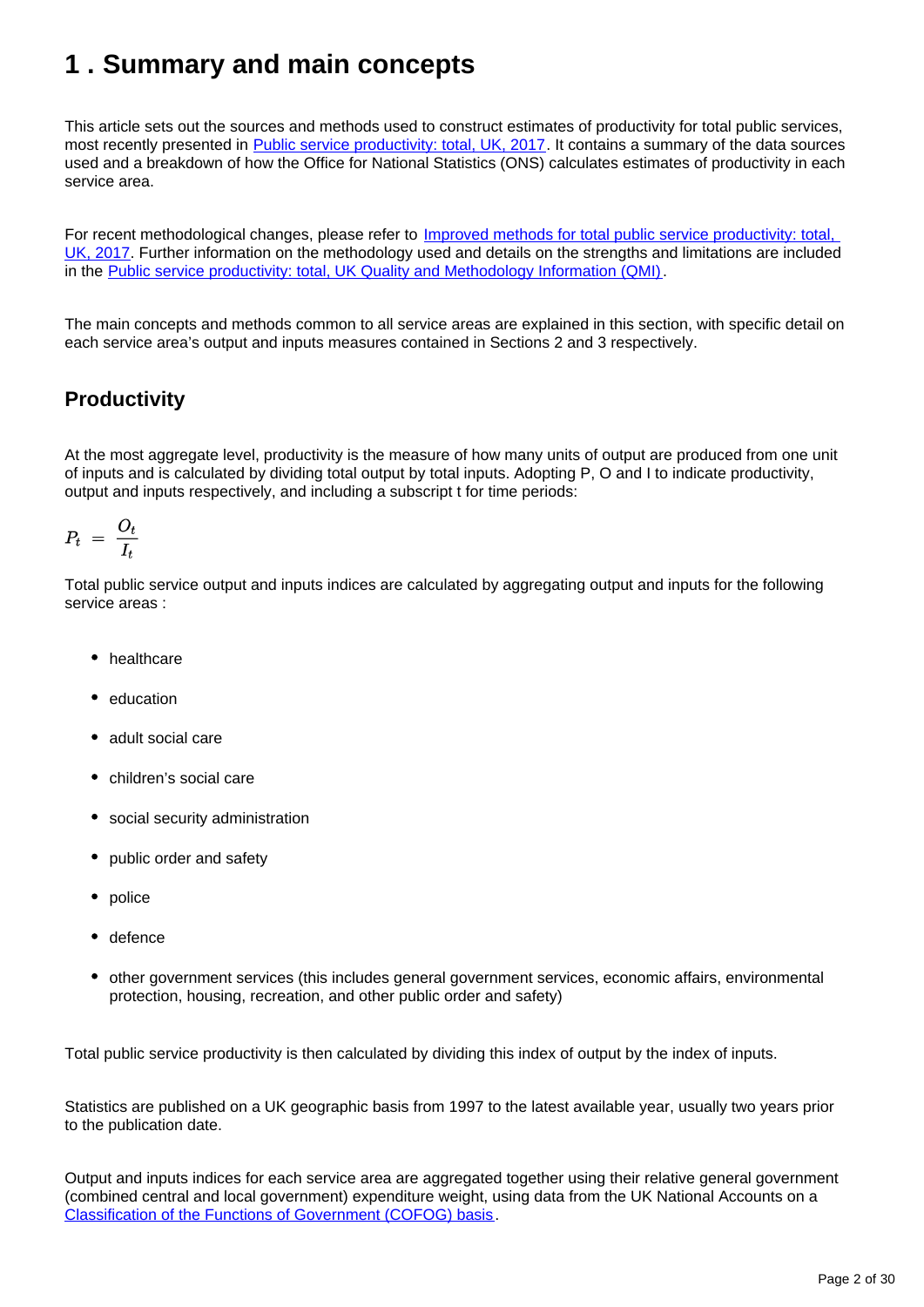## **Quantity output**

For most service areas, output is measured in direct volume terms by the number of activities performed by that service area. Activities are weighted together into a cost-weighted activity index (CWAI). The CWAI calculates the change in the number of activities undertaken, weighting each activity by its cost such that a change of one unit of activity for a high-cost activity has a greater effect on the output than a change of one unit of activity for a lowcost activity.

Three service areas (police, defence and other public services) are largely "collective" services, and therefore output from these sectors is more difficult to measure directly. Instead, an "output-equals-inputs" convention is applied, where output volume is assumed to equal the volume of inputs used to create them, so productivity is constant.

## **Quality adjustment**

Where data are available and relevant, output measures are quality adjusted. Quality adjustments are currently applied to four service areas: healthcare, education, adult social care, and public order and safety.

These adjustments provide a more accurate picture as to whether output has increased in line with desired outcomes, for example, with increased attainment in GCSE-level attainment scores for the education service area. For more detail on quality adjustments, see A guide to quality adjustment in public service productivity [measures](https://www.ons.gov.uk/economy/economicoutputandproductivity/publicservicesproductivity/articles/aguidetoqualityadjustmentinpublicserviceproductivitymeasures/2019-08-07).

The reasons for quality-adjusting public service output are well-documented and follow from recommendations made in the [Atkinson Review \(PDF, 1.07MB\).](http://www.ons.gov.uk/ons/guide-method/method-quality/specific/public-sector-methodology/articles/atkinson-review-final-report.pdf)

### **Inputs**

Inputs comprise volume estimates of labour, goods and services (intermediate inputs), and capital assets used in delivering public services. For most service areas, inputs are measured indirectly by using current expenditure adjusted by a suitable deflator. In some areas inputs are measured directly, such as the number of full-time equivalent staff.

## **Deflation**

Where direct inputs volume measures are unavailable, or indirect volume measures are more precise, expenditure from the UK National Accounts are deflated by an appropriate price deflator in order to remove the effect of price inflation. Two common deflators are the [GDP Price Deflator \(YBGB\)](https://www.ons.gov.uk/economy/grossdomesticproductgdp/timeseries/ybgb/pn2?referrer=search&searchTerm=ybgb) and the Index of Labour Costs [per Hour \(ILCH\).](https://www.ons.gov.uk/employmentandlabourmarket/peopleinwork/earningsandworkinghours/datasets/indexoflabourcostsperhourilchnonseasonallyadjusted) Where appropriate (for example, common deflators are unavailable or are weak approximations of price inflation for specific service areas) composite deflators are constructed.

Composite deflators are constructed by sourcing more relevant data on the prices and quantities of specific inputs. The changes in the prices of different inputs are aggregated into a Paasche price index, which weights the changes in prices by their relative volumes in the current year.

For example, the growth in average gross pay for different fire and rescue staffing groups (a price change in labour) are weighted together using staffing numbers (the quantity) to create a composite labour deflator. This better approximates the overall price changes in labour for a service area with fairly homogeneous labour inputs.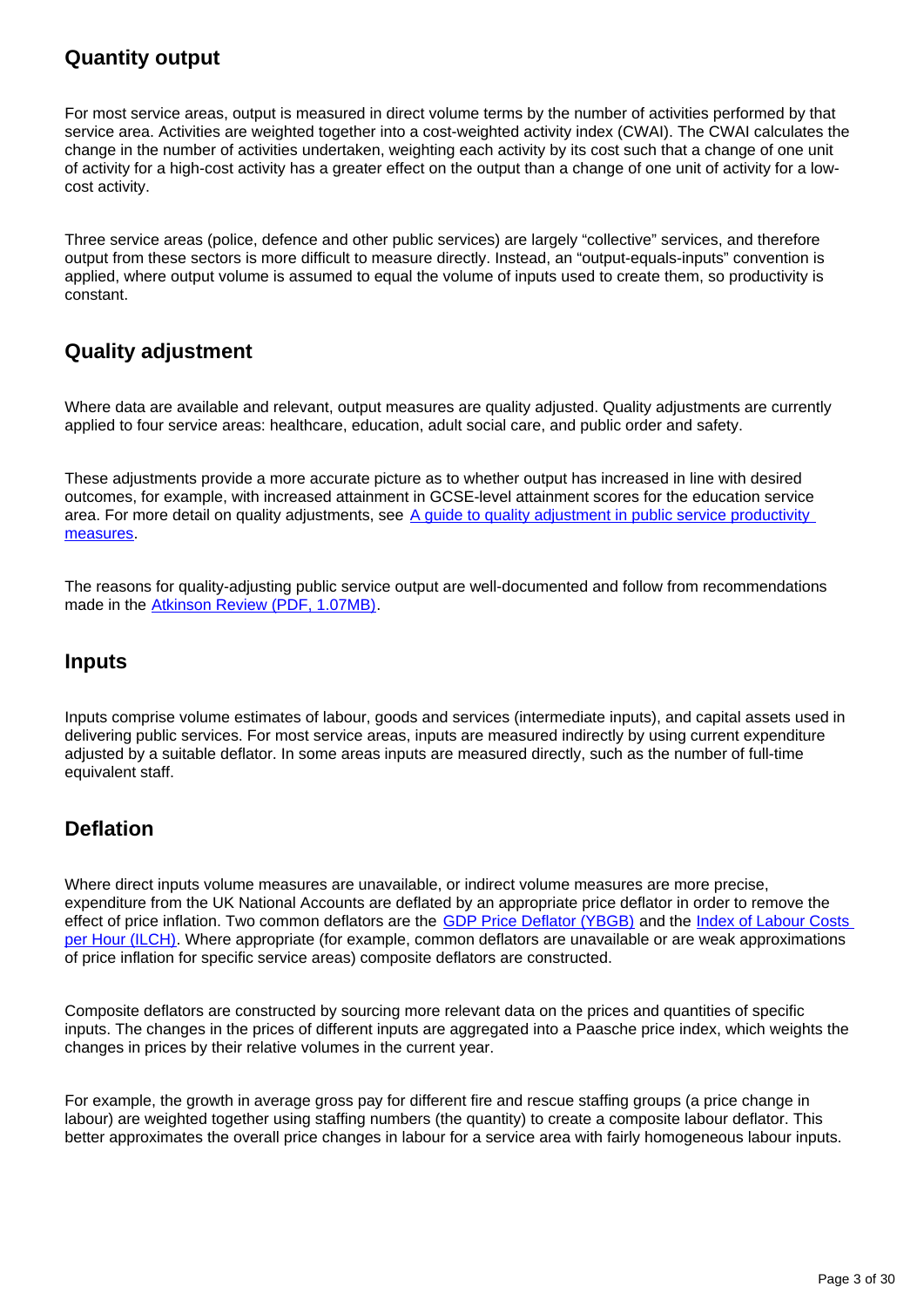Public sector procurement data for different service areas are used to create composite intermediate consumption deflators that better reflect price changes in the cost of goods and services relevant to specific service areas. Procurement data are sourced from the Subjective Analysis Return, which is published as an annex to Local [authority revenue expenditure and financing.](https://www.gov.uk/government/collections/local-authority-revenue-expenditure-and-financing)

Therefore, where inputs are measured indirectly, revisions to inputs estimates can result both from changes to expenditure and changes to the deflator used.

## **Splining**

Where data are received on a financial or academic year basis a recognised statistical technique known as splining is used. This technique allows academic year volume estimates and annual financial spending measures to be split into monthly data, which are then re-aggregated to create calendar year figures.

### **Index numbers**

Indices can be used to determine how changes in the monetary value of economic transactions can be attributed to changes in price (to measure inflation) and changes in quantity (to measure sales volume or economic output) over time. Different indices are used depending on the data type and purpose. The approach taken is consistent with [ONS methodology guidance](https://www.ons.gov.uk/methodology/methodologytopicsandstatisticalconcepts/indexnumbers), the [Consumer Prices Indices technical manual](https://www.ons.gov.uk/economy/inflationandpriceindices/methodologies/consumerpricesindicestechnicalmanual2019) and calculations carried out in the UK National Accounts.

Volume activity series are constructed using a cost-weighted Laspeyres index (base year-weighted arithmetic mean).

This method follows the formula:

$$
P^{0,t}_{Laspeyres\ volume} \,=\,\, \frac{\sum_{i=1}^n \,q_i^t \cdot \,p_i^0}{\sum_{i=1}^n \,q_i^0 \cdot \,p_i^0} \,=\,\,\, \sum_{i=1}^n w_i^0 \ .\,\, R_i^{0,t}
$$

where  $w_j^0$  is the value share of item *i* in the base period 0, and  $R_j^{0,t}$  is the volume relative (the ratio of the quantity of an activity to the quantity of the same activity in the base period).

In the context of public service output the weights ( $w$ ) are indicative of the relative value of different activities. Unit costs can be used to approximate the "price" of an activity  $(\rho)$  given the difficulty of accurately estimating the relative social and economic value of different activities. However, in practice, expenditure shares from public finance data are generally used to approximate relative value ( $w$ ) of activities. The weights for different activities are those taken from the first year of each activity pair (the base year 0).

For example, if we were combining activity series for each of the devolved UK nations for 2010, we would weight each of the activity growths from 2009 to 2010 for England, Scotland, Wales or Northern Ireland by their respective expenditure shares in 2009.

Where prices indices (for example, deflators) are weighted together, these are constructed using Paasche indices (current year-weighted harmonic mean).

This method follows the formula: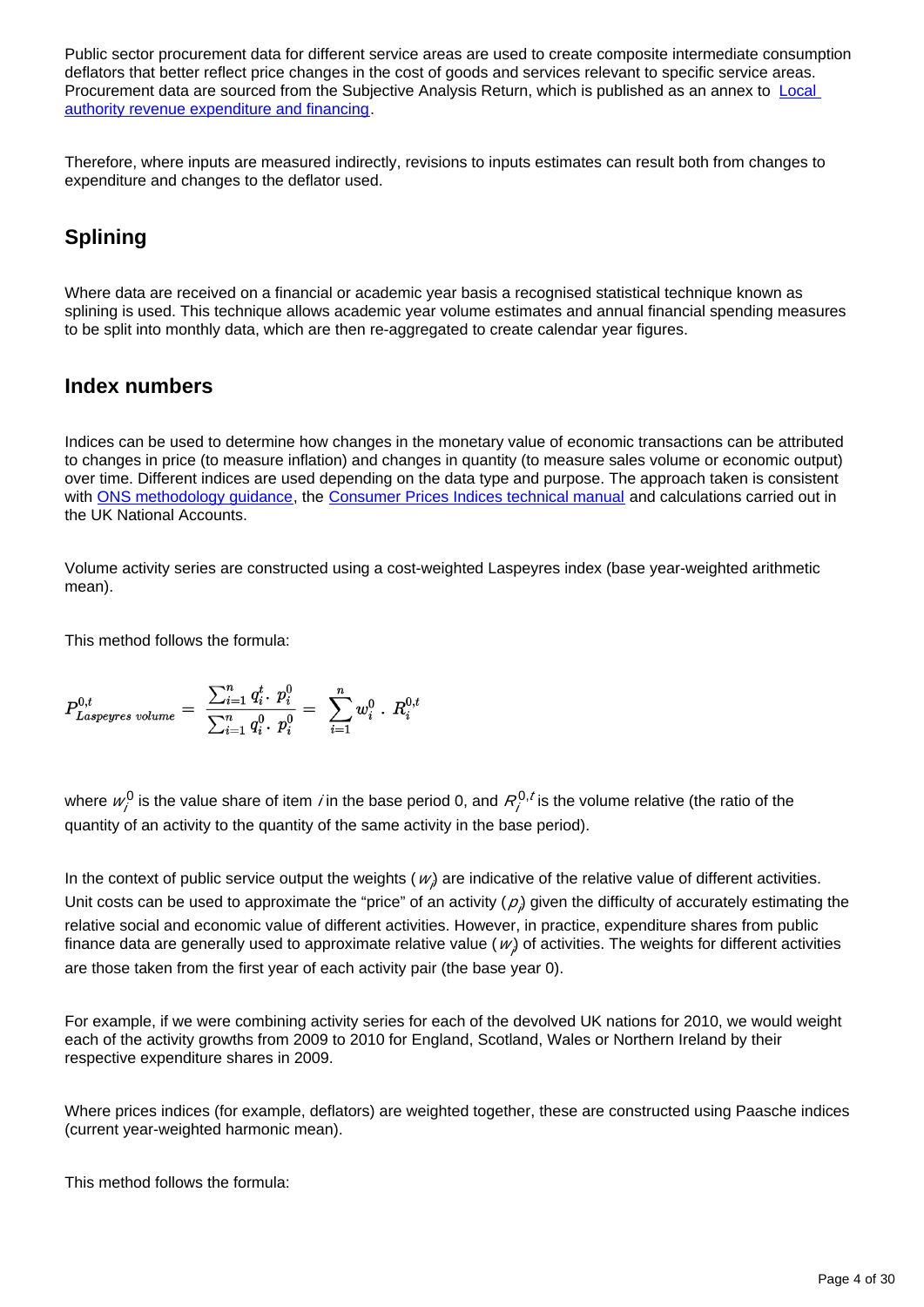$$
P^{0,t}_{Paasche\ price} = \ \frac{\sum_{i=1}^n p_i^t \cdot q_i^t}{\sum_{i=1}^n p_i^0 \cdot q_i^t} = \frac{1}{\sum_{i=1}^n \frac{w_i^t}{R_i^{0,t}}}
$$

where  $w_j^t$  is the value share of item i in the current period  $t$ , and  $R_j^{0,t}$  is the price relative (the ratio of the price of a good or service to its price in the base period).

For example, data on price changes in the cost of labour, goods or services and their quantities are used to construct composite price indices. Nominal expenditure data are deflated to real expenditure by dividing by the appropriate price index.

Further guidance on indices methodology can be found at ONS's [index numbers guidance.](https://www.ons.gov.uk/methodology/methodologytopicsandstatisticalconcepts/indexnumbers)

## **Comparability**

Unlike other measures of productivity produced by the ONS, public service productivity estimates include goods and services, as well as labour and capital, as inputs. This is necessitated by the fact that public service output measures are gross output (total output) measures, rather than value added measures as used in labour [productivity](https://www.ons.gov.uk/employmentandlabourmarket/peopleinwork/labourproductivity/bulletins/labourproductivity/latest) and [multi-factor productivity](https://www.ons.gov.uk/economy/economicoutputandproductivity/productivitymeasures/articles/multifactorproductivityestimates/latest), meaning that estimates are not comparable. We will be publishing an article comparing the various methods of calculating productivity in due course.

## <span id="page-4-0"></span>**2 . Output**

Different measurement techniques for output are adopted for different service areas. Healthcare and education, as well as adult social care, children's social care, social security administration, and public order and safety, all involve some degree of direct volume measurement in the form of a cost-weighted activity index (CWAI).

Output estimates for police, defence and other government services are all based on the "output-equals-inputs" convention. Within healthcare, we assume that "output-equals-inputs" for approximately 12% of its output; this output is services delivered by non-NHS providers. It is worth noting that "output-equals-inputs" is also assumed for GP prescribing, however, in this case we calculate the volume of outputs and set the inputs as equal to this.

Similarly, within children's social care, we assume that "output-equals-inputs" for approximately 67% of its output; this output relates to "non-looked after" children. In total, approximately 41% of output is measured using the "output-equals-inputs" convention, the other 59% is measured directly. All figures stated here refer to Public [service productivity: total, UK, 2017](https://www.ons.gov.uk/economy/economicoutputandproductivity/publicservicesproductivity/articles/publicservicesproductivityestimatestotalpublicservices/totaluk2017).

## **Healthcare**

A detailed explanation of the data sources and methods used to calculate public service productivity estimates: healthcare statistics is given in Sources and methods for public service productivity estimates: healthcare (PDF, [328KB\)](http://www.ons.gov.uk/ons/guide-method/method-quality/specific/public-sector-methodology/articles/public-service-productivity-estimates--healthcare.pdf) and more information on the quality and methodology can be found in Public service productivity [estimates: healthcare QMI.](https://www.ons.gov.uk/economy/economicoutputandproductivity/publicservicesproductivity/methodologies/publicserviceproductivityestimateshealthcareqmi) A summary follows.

#### **Quantity output**

The quantity of healthcare is estimated using data on a range of healthcare services provided within the following sectors: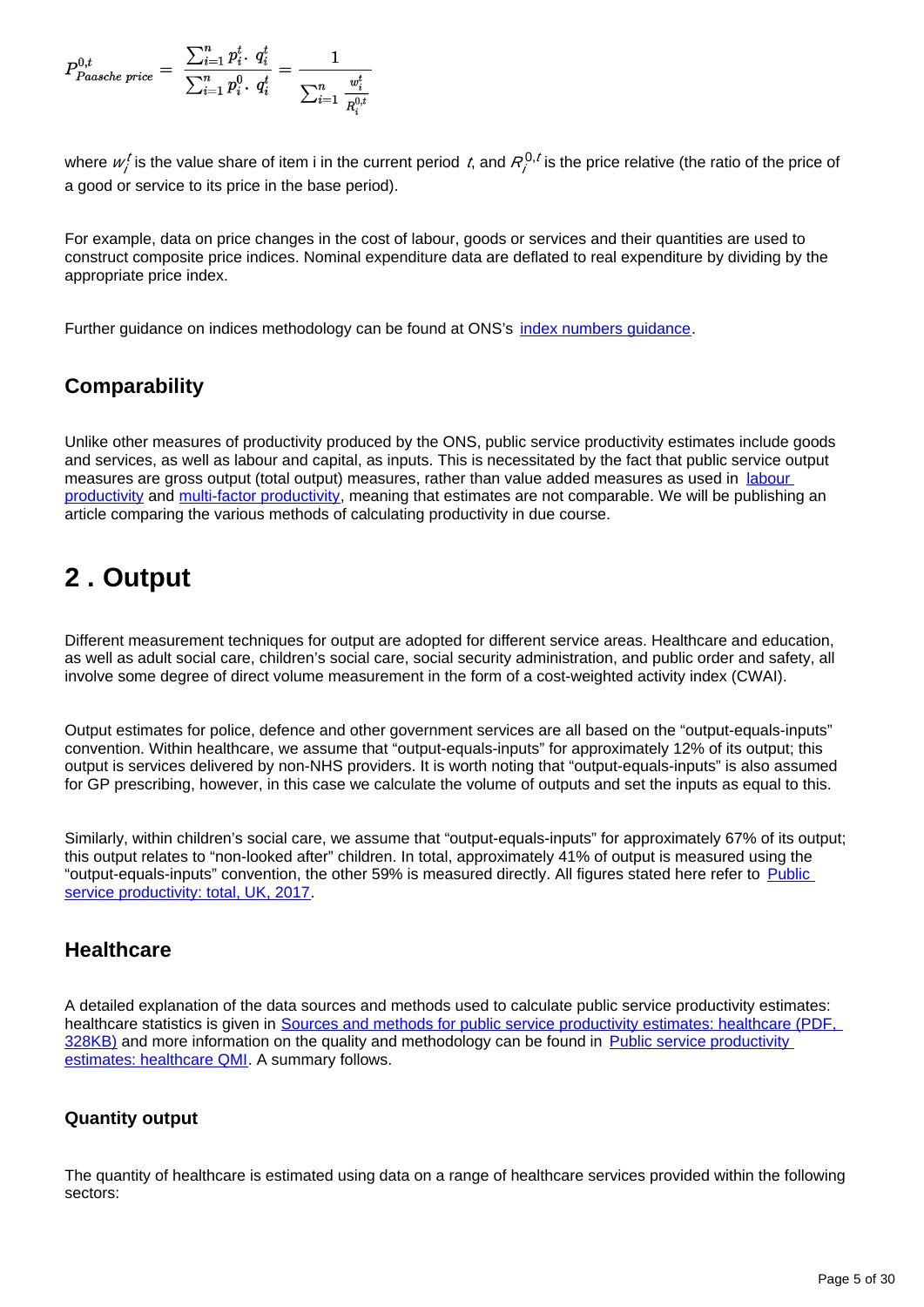- Hospital and Community Health Services (HCHS); this includes hospital services, community care, mental health and ambulance services
- Family Health Services (FHS); this includes general practice, publicly funded dental treatment and sight tests
- GP prescribing; this includes prescription drugs dispensed in the community
- non-NHS provision; this includes healthcare funded by the government but provided by the private or third sector and is indirectly measured ("output-equals-inputs" approach).

Of these components, HCHS, FHS and GP-prescribing output are all measured using data on the number of activities undertaken and their unit costs by service type in a cost-weighted activity index (CWAI). Healthcare quantity is aggregated first by country, and then into a UK aggregate using a cost-weighted Laspeyres index.

HCHS and FHS activity data used in the output calculations are [adjusted to account for the fluctuations caused](https://www.ons.gov.uk/economy/economicoutputandproductivity/publicservicesproductivity/methodologies/methodologicaldevelopmentstopublicserviceproductivityhealthcare2020update)  [by year-to-year changes in the number of working days and total days](https://www.ons.gov.uk/economy/economicoutputandproductivity/publicservicesproductivity/methodologies/methodologicaldevelopmentstopublicserviceproductivityhealthcare2020update) .

Non-NHS provision is calculated using the same deflated expenditure data that are used to calculate inputs and is therefore an "output-equals-inputs" component. The CWAI produced for GP-prescribing is also used in the inputs on an "output-equals-inputs" basis. Therefore, both non-NHS provision and GP-prescribing do not contribute to changes in productivity.

Table 1 describes the data sources and geographic coverage for healthcare quantity output.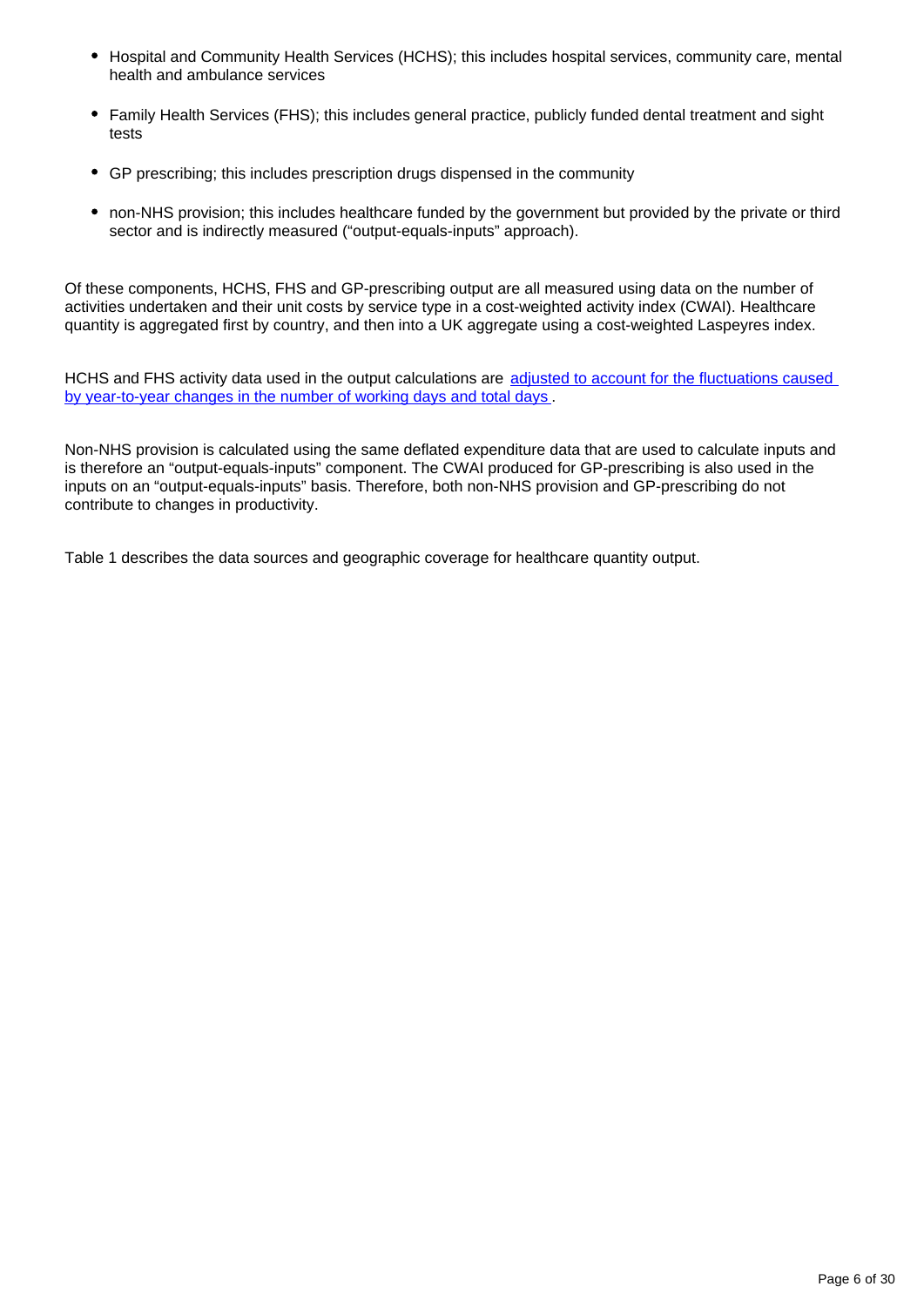#### **Table 1: Data sources for estimates of UK healthcare quantity and output**

|                               | <b>Geographical Area</b>                           |                                   |                            |                                       |  |  |
|-------------------------------|----------------------------------------------------|-----------------------------------|----------------------------|---------------------------------------|--|--|
| <b>Sector</b>                 | <b>England</b>                                     | Wales                             | <b>Scotland</b>            | <b>Northern Ireland</b>               |  |  |
|                               | <b>Hospital and Community Health Services</b>      |                                   |                            |                                       |  |  |
| Inpatients                    | DH RC 1997/98 -                                    | WG analysis                       | SG analysis                | <b>DHSSPS</b> analysis                |  |  |
| Day Case                      |                                                    | $2004/05 -$                       | $2004/05 -$                | $2003/04 -$                           |  |  |
| Other                         |                                                    |                                   |                            |                                       |  |  |
| Outpatients                   | DH RC 1997/98 - 2002/03 NHS<br>Digital 2003/04 -   | WG analysis<br>$2004/05 -$        | SG analysis<br>$2004/05 -$ | <b>DHSSPS</b> analysis<br>$2003/04 -$ |  |  |
| <b>Family Health Services</b> |                                                    |                                   |                            |                                       |  |  |
| Ophthalmic                    | <b>General Ophthalmic Council</b>                  |                                   | SG analysis                | <b>DHSSPS</b> analysis                |  |  |
| Dental                        | <b>General Dental Council</b>                      |                                   | $2004/05 -$                | $2003/04 -$                           |  |  |
| GP<br>Consultations           | Survey Data 1997/98 - 2008/09<br>Imputed 2008/09 - |                                   |                            |                                       |  |  |
| <b>GP Drugs</b>               |                                                    |                                   |                            |                                       |  |  |
| Prescriptions                 | PCA 2002/03-                                       | <b>WG</b> analysis<br>$2004/05 -$ | SG analysis<br>$2004/05 -$ | <b>DHSSPS</b> analysis<br>$2003/04 -$ |  |  |
| <b>Non-NHS Provision</b>      |                                                    |                                   |                            |                                       |  |  |
| Expenditure                   | DH 1997/98 -                                       | WG analysis<br>$2004/05 -$        |                            |                                       |  |  |

Source: Office for National Statistics

Notes:

1. DH: Department for Health, WG: Welsh Government, SG: Scottish Government, DHSSPS: Department of Health, Social Services and Public Safety Northern Ireland. 2) RC: Reference Costs, PCA: Prescription Cost Analysis.

#### **Quality adjustment**

[Quality adjustment of public service health output: current method \(PDF, 152KB\)](http://www.ons.gov.uk/ons/guide-method/method-quality/specific/public-sector-methodology/articles/quality-adjustment-of-public-service-health-output--current-method.pdf) provides a detailed description of the quality adjustment methodology.

A quality adjustment is applied to the quantity output index where a positive quality adjustment indicates that the quality of healthcare services provided, as defined by the selection of indicators used in the quality adjustment, has improved. A quality adjustment is then applied to UK output, based on the following elements and data from England: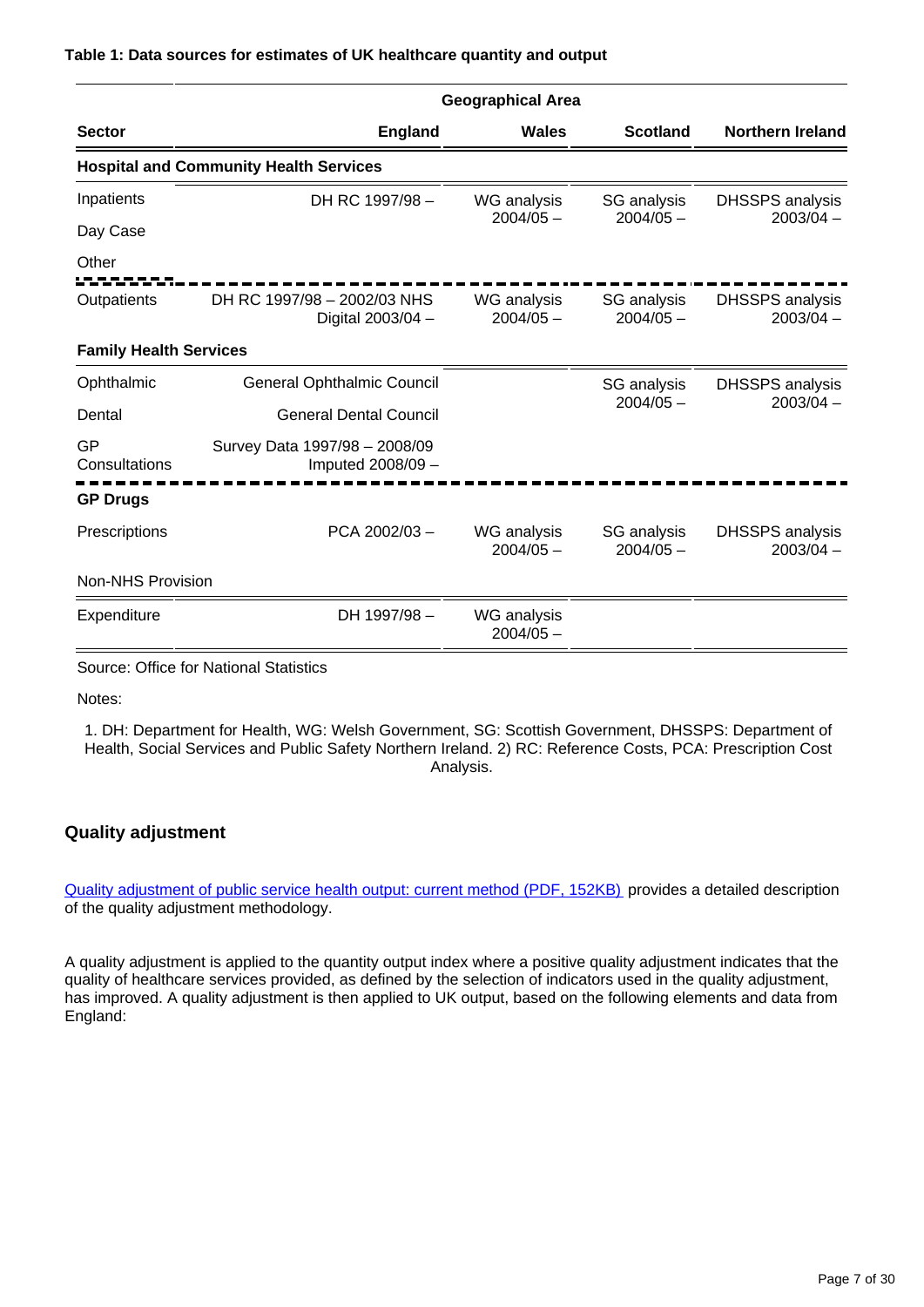- short-term post-operative survival rates, derived from Hospital Episodes Statistics (HES)
- estimates of health benefit from procedures, derived from research studies, ONS Life Tables and Patient Reported Outcome Measures
- waiting times, from HES
- aggregate data on clinical measures recorded on GP practice computers, from the Quality and Outcomes Framework
- patient experience surveys, from NHS England

The first three bullets in this list constitute the hospital procedures quality adjustment and are applied to output using a dataset provided by the Centre for Health Economics at the University of York.

Hospital and Community Health Services (HCHS) and Family Health Services (FHS) are quality adjusted, but no quality adjustment is applied to GP-prescribing or non-NHS provided services.

Table 2 provides detail of the coverage of the quality adjustments.

#### Table 2: Measures of quality

|                                        | <b>Measure</b>     |                               |                              |                                  |                                 |
|----------------------------------------|--------------------|-------------------------------|------------------------------|----------------------------------|---------------------------------|
| <b>Sector</b>                          | <b>Health gain</b> | <b>Short term</b><br>survival | <b>Waiting times Patient</b> | <b>National</b><br><b>Survey</b> | <b>Primary care</b><br>outcomes |
| Hospital and community health care     |                    |                               |                              |                                  |                                 |
| Day cases                              | Υ                  | Υ                             | Υ                            | Υ                                |                                 |
| Elective inpatients                    | Υ                  | Υ                             | Y                            | Υ                                |                                 |
| Non-elective inpatients                | Y                  | Υ                             |                              | Υ                                |                                 |
| Outpatients                            |                    |                               |                              | Y                                |                                 |
| Emergency                              |                    |                               |                              | Y                                |                                 |
| Mental health                          |                    |                               |                              | Υ                                |                                 |
| Other                                  |                    |                               |                              |                                  |                                 |
| Family health services                 |                    |                               |                              |                                  |                                 |
| <b>GP</b> consultations                |                    |                               |                              | Υ                                | Υ                               |
| Ophthalmic serv.                       |                    |                               |                              |                                  |                                 |
| Dental serv.                           |                    |                               |                              |                                  |                                 |
| Other                                  |                    |                               |                              |                                  |                                 |
| Prescription drugs                     |                    |                               |                              |                                  |                                 |
| Non-NHS provision                      |                    |                               |                              |                                  |                                 |
| Source: Office for National Statistics |                    |                               |                              |                                  |                                 |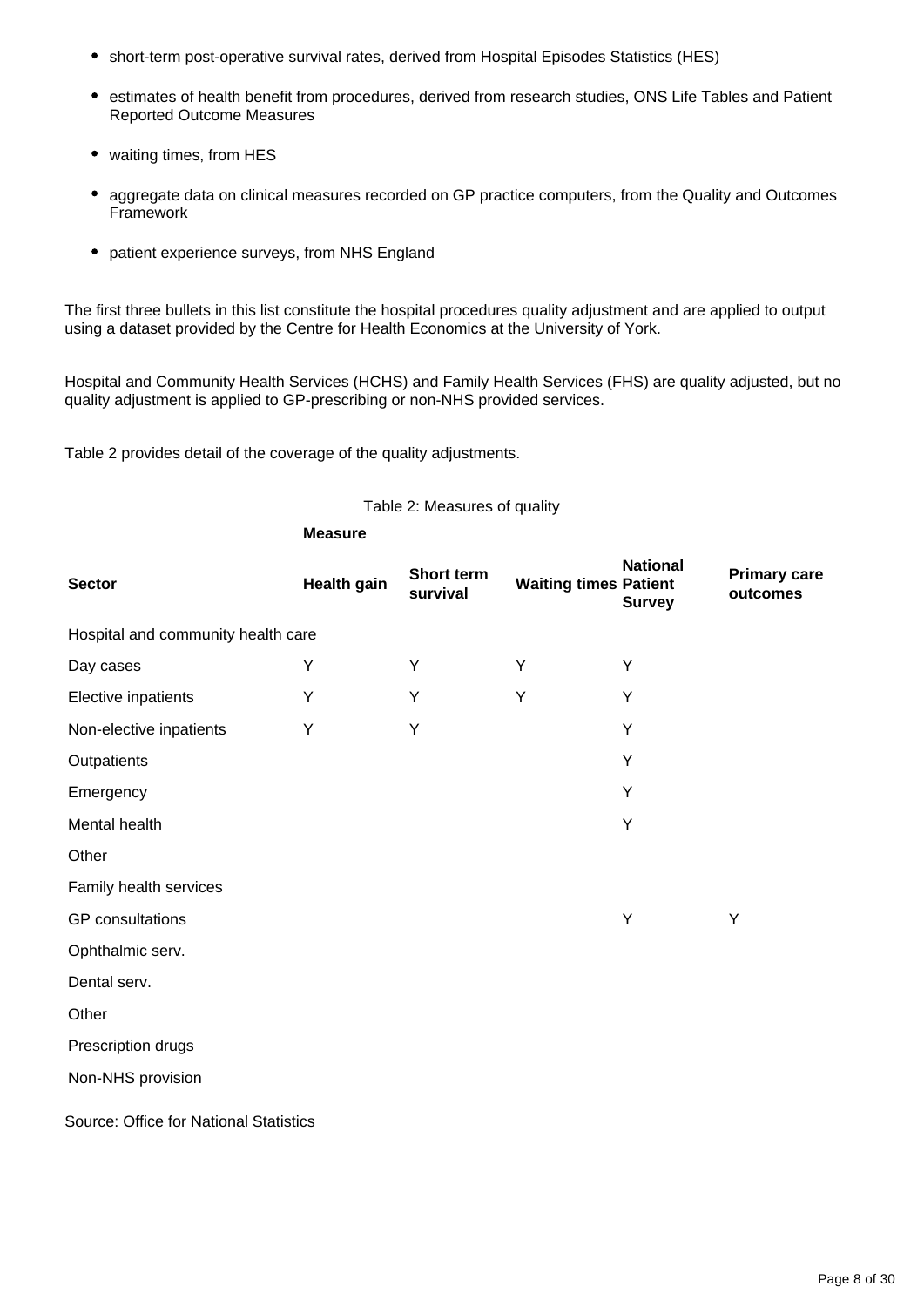## **Education**

A detailed explanation of the data sources and methods used to calculate education estimates can be found in [Sources and methods: public service productivity estimates: education,](https://www.ons.gov.uk/economy/economicoutputandproductivity/publicservicesproductivity/methodologies/sourcesandmethodspublicserviceproductivityestimateseducation) last updated in 2017. Data sources concerning attainment at GCSE or equivalent, and the "cohort" approach are explained in [Improved methods for](https://www.ons.gov.uk/economy/economicoutputandproductivity/publicservicesproductivity/methodologies/improvedmethodsfortotalpublicserviceproductivitytotaluk2017)  [total public service productivity: total, UK, 2017.](https://www.ons.gov.uk/economy/economicoutputandproductivity/publicservicesproductivity/methodologies/improvedmethodsfortotalpublicserviceproductivitytotaluk2017) A summary follows.

Education output consists of an estimate of quantity, which is then adjusted for quality. Quantity is the sum of fulltime equivalent (FTE), publicly funded pupil and student numbers within the following sectors (weighted by cost of education):

- pre-school education, including places funded in the private, voluntary and independent sector (PVI)
- government-maintained primary, secondary and special schools; for England only, city technology colleges (CTCs) and academies are included; all of these figures are adjusted for attendance
- further education colleges
- higher education training of teachers: initial teacher training (ITT)
- higher education training of health professionals

Table 3 provides detail of the components of education quantity and geographical coverage.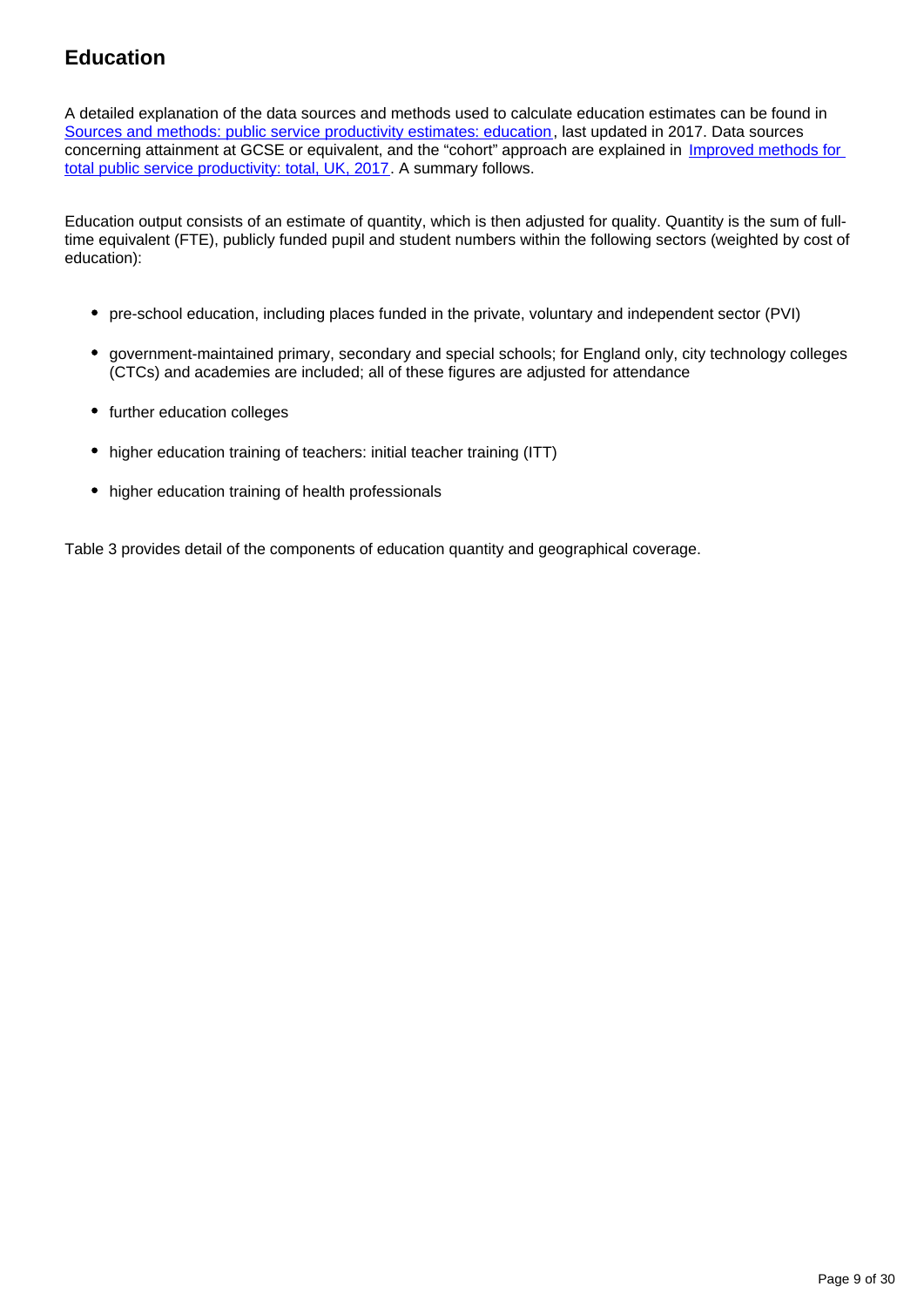|                                     | Table 3: Current sources of education output data |              |                 |                         |
|-------------------------------------|---------------------------------------------------|--------------|-----------------|-------------------------|
|                                     | <b>England</b>                                    | <b>Wales</b> | <b>Scotland</b> | <b>Northern Ireland</b> |
| Schools                             |                                                   |              |                 |                         |
| <b>Students</b>                     | <b>DfE</b>                                        | WG           | SG              | <b>DENI</b>             |
| Expenditure                         |                                                   |              |                 |                         |
| Attainment                          |                                                   |              | SQA             | <b>DENI</b>             |
| <b>Initial Teacher Training</b>     |                                                   |              |                 |                         |
| <b>Students</b>                     | <b>DfE</b>                                        | WG           | SG              | <b>DELNI</b>            |
| Expenditure                         |                                                   |              |                 |                         |
| Attainment                          |                                                   |              |                 |                         |
| <b>Health Professional Training</b> |                                                   |              |                 |                         |
| <b>Students</b>                     | DH                                                | WG           | SG              | <b>DHSSPSNI</b>         |
| Expenditure                         |                                                   |              |                 |                         |
| <b>Further Education</b>            |                                                   |              |                 |                         |
| <b>Students</b>                     | <b>DfE</b>                                        | WG           | Infact          | <b>DfENI</b>            |
| Expenditure                         | <b>EFSA</b>                                       |              | <b>SFC</b>      |                         |
|                                     |                                                   |              |                 |                         |

Source: Office for National Statistics

#### **Notes**

- 1. DfE: Department for Education, DH: Department for Health, ESFA: Education and Skills Funding Agency, WG: Welsh Government, SG: Scottish Government, SQA: Scottish Qualifications Authority, SFC: Scottish Funding Council, DENI: Department of Education Northern Ireland, DELNI: Department for Employment and Learning Northern Ireland, DHSSPSNI: Department for Health, Social Services and Public Health, DfENI: Department for Economy Northern Ireland. [Back to table](#page-0-0)
- 2. Student data are provided on an academic year basis, while expenditure data are provided on a financial year basis. Data in academic and financial years are converted to calendar years by applying a spline process. [Back to table](#page-0-0)

Output in primary and secondary schools, CTCs and academies are adjusted using different GCSE-level attainment measures for each of the devolved nations. As exam performance varies across geographical areas and because education is a devolved policy area that affects the courses studied and exams taken, different quality adjustments are applied to output in each country separately.

Different attainment measures are used over different years, in keeping with changing headline measures' outcomes. The current attainment measures and data sources are listed below for each country:

- England, Attainment 8, Department for Education (DfE)
- Scotland, National 5s and Skills for Work and Personal Development courses pass rates, Scottish Qualifications Authority (SQA)
- Wales, Capped 9, Welsh Government (WG)
- Northern Ireland, Threshold measure including English and Maths, NI Department of Education (DENI)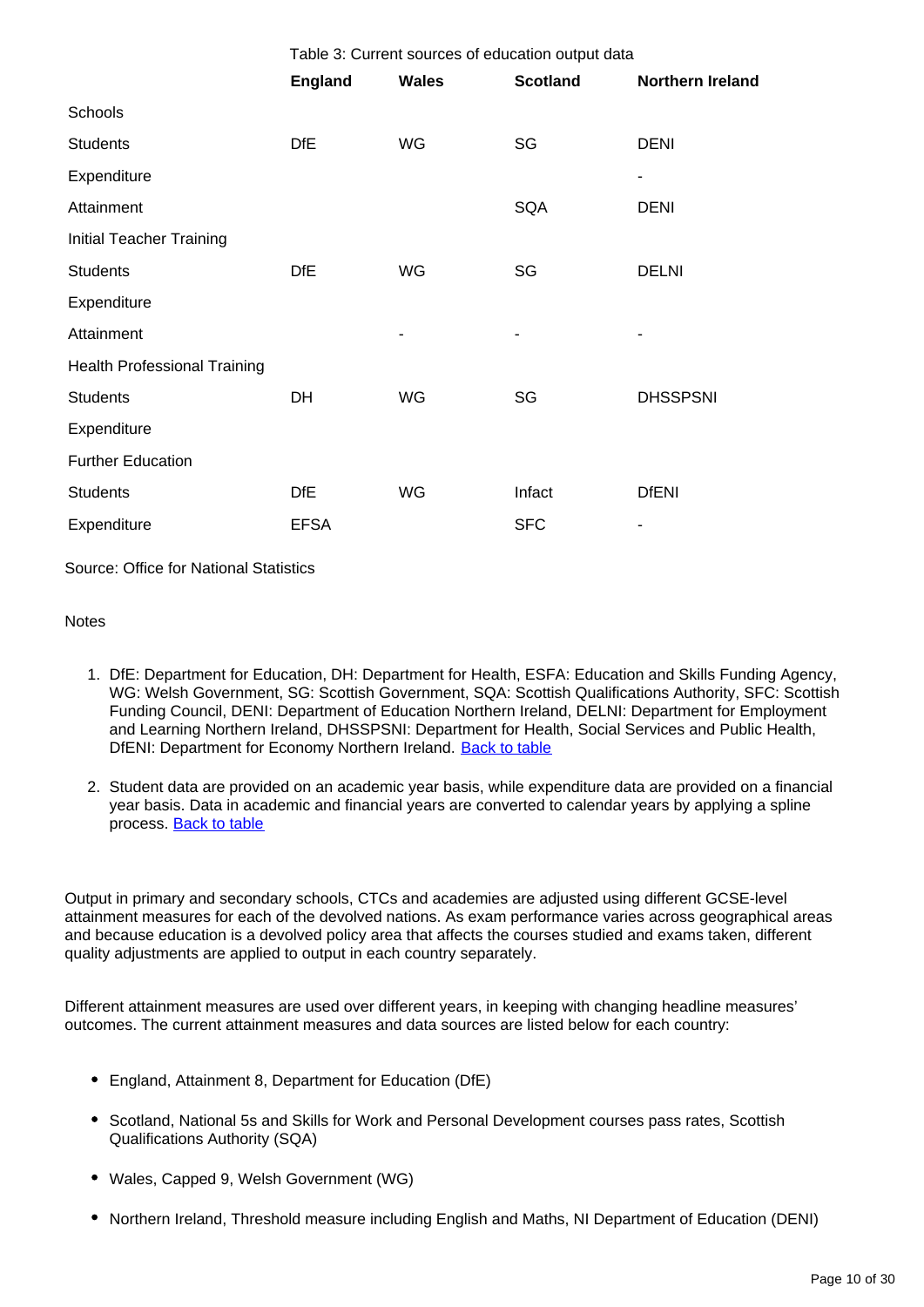For further information on how attainment measures have changed over time, refer to Improved methods for total [public service productivity: total, UK, 2017](https://www.ons.gov.uk/economy/economicoutputandproductivity/publicservicesproductivity/methodologies/improvedmethodsfortotalpublicserviceproductivitytotaluk2017).

Attainment for GCSE-level examinations are normally taken during the student's 11th year of total schooling, or fifth year of secondary schooling. Growing qualification scores are deemed to reflect greater scholastic attainment arising from improvements in the quality of education delivered. When a new attainment measure is published, it reflects the secondary education provision over the entire five years (or equivalent).

From [Public service productivity: total, UK, 2017](https://www.ons.gov.uk/economy/economicoutputandproductivity/publicservicesproductivity/articles/publicservicesproductivityestimatestotalpublicservices/totaluk2017) onwards, our education attainment measures adopt a "cohort split" approach, whereby a new attainment measure is proportionally applied to the contributing years. The new "cohort split" approach applies certain percentages of the new attainment data back to previous years, subject to their contributions (as deemed appropriate). These contributions are outlined in Table 4.

Table 4: Contribution to attainment by year group

| Year group | <b>Contribution to attainment</b> |
|------------|-----------------------------------|
| Year 7     | 10%                               |
| Year 8     | 10%                               |
| Year 9     | <b>20%</b>                        |
| Year 10    | 30%                               |
| Year 11    | 30%                               |

Source: Office for National Statistics

For example, for attainment data released in academic year ending 2018, this is attributed to 10% of teaching when that cohort were in year 7 (in academic year ending 2014), 10% in year 8 (academic year ending 2015) and so on, with academic year ending 2018 receiving 30% of this score. Where there are incomplete years, that is, where students have received teaching, but have not completed GCSE-level examinations, available contributions are rescaled to total 100%.

This approach is supported by the [Atkinson Review \(PDF, 1.07MB\)](http://www.ons.gov.uk/ons/guide-method/method-quality/specific/public-sector-methodology/articles/atkinson-review-final-report.pdf), which recognised that "The GCSE results are the outcome of 11 years of compulsory schooling" but also that there would be a large time lag in fully measuring attainment. As such, the adjustment is applied retrospectively to the previous five years when new data becomes available.

The delivered quantity of initial teacher training (ITT) courses is also adjusted for quality, but the cohort method is not applied. In this case, the proportion of students who achieve qualified teacher status (QTS) each year is used as a quality indicator. ITT quantity in each geographical area of the UK is adjusted using the QTS award rate for England, which is provided by the DfE.

Estimates of quality-adjusted output are carried out in several steps: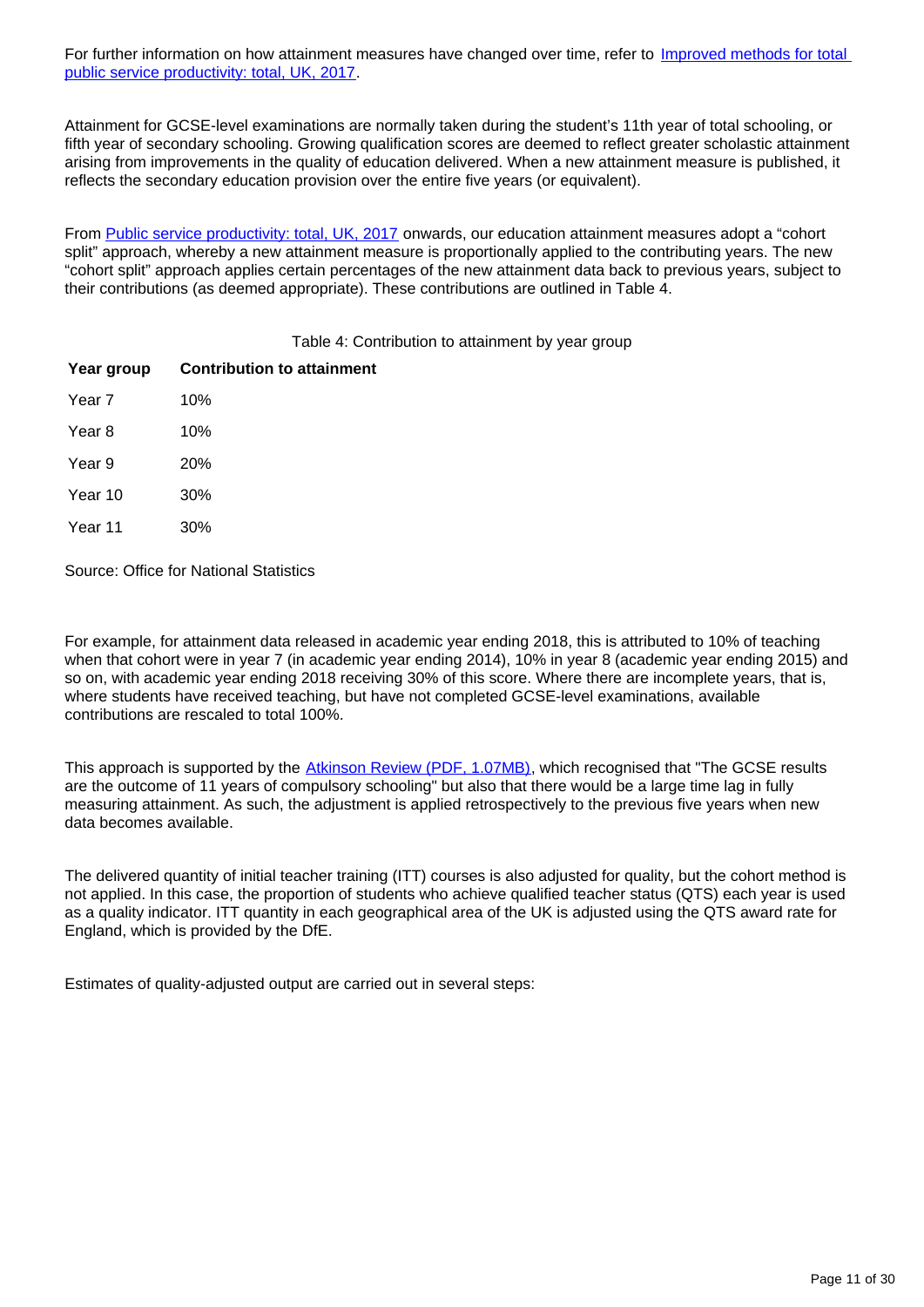- 1. Time series data are compiled using:
	- pupil numbers, which are adjusted for attendance at primary, secondary and special schools
	- the level of expenditure in each educational service
	- the attainment at GCSE level and the ITT QTS award rate as outlined previously
- 2. The cohort method is applied to the relevant quality-adjustment measures for schools, and these along with ITT pass rates are converted into indices.
- 3. A chain-linked Laspeyres volume index of quality-adjusted output is produced for each educational sector and aggregated to a UK level.

When education sectors are aggregated together using their relative cost weights, an overall UK level, chainlinked Laspeyres volume index of quality-adjusted output is calculated.

### **Adult social care**

Further information on the methods used to produce the quality adjustment for adult social care (ASC) output can be found in [Public service productivity: adult social care: sources and methods, 2019 update](https://www.ons.gov.uk/economy/economicoutputandproductivity/publicservicesproductivity/methodologies/publicserviceproductivityadultsocialcaresourcesandmethods2019update).

ASC services provide care and support to older people, adults with learning or physical disabilities, adults with mental health problems, drug and alcohol misusers, and carers. Provision of ASC is the responsibility of local authorities in Great Britain. Because of a lack of inputs and output data, measures for Northern Ireland are not included in the ASC productivity estimates.

ASC services include:

- placements in residential and nursing care
- provision of home care services
- day care services
- supported living and accommodation
- "meals on wheels"
- equipment and home adaptions
- care assessments and support services

Local authorities can provide ASC services themselves or contract ASC services from independent sector providers. Our estimates cover both forms of provision.

The measure of adult social care output is based on the quantity of social services activities measured either in terms of time (for example, number of weeks of residential care) or number of items (for example, number of meals provided).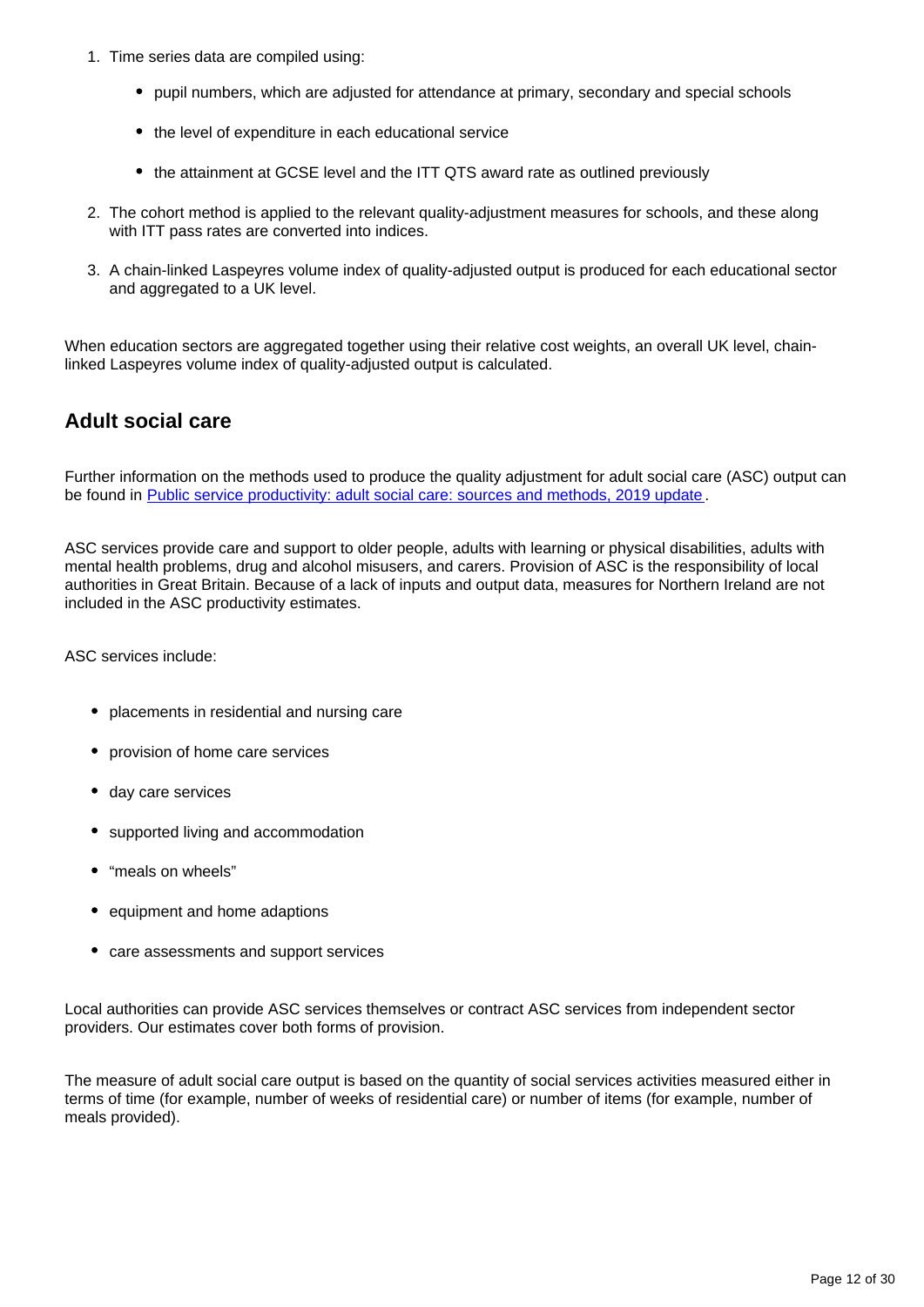ASC quantity output is produced via a cost-weighted activity index, where activity data are available, and on an "output-equals-inputs" basis where they are not. England activities are weighted together by their share of net expenditure to generate the overall measure of output growth. These weights are updated annually. Data are not available for Wales and Northern Ireland, but where available, Scotland residential, and nursing and community data are included.

The activities cover a variety of services: assessments of need, day care, home care (home care and provision of meals and, in England, also provision of equipment) and provision of care home places. Care home places are divided in England into residential and nursing care, but this breakdown is not available for Scotland. As the nursing care element of costs in care homes is now NHS funded, the remaining costs are not greatly different.

Where the data are available, services are measured separately for different client groups. These are: older people aged 65 years and over (including those with mental health needs) and younger adults aged 18 to 64 years with physical disability, learning disability or mental health needs.

The quantity of ASC output is adjusted for changes in the quality of service provided. The quality adjustment for ASC output is based on the concept of adjusted social care-related quality of life from the Adult Social Care [Outcomes Framework](https://digital.nhs.uk/data-and-information/publications/statistical/adult-social-care-outcomes-framework-ascof) (ASCOF), the main source of outcomes data for ASC services in England.

Separate quality adjustments have been developed for community care, and residential and nursing care, both using data from NHS Digital's [Adult Social Care Survey \(ASCS\)](https://digital.nhs.uk/data-and-information/publications/statistical/personal-social-services-adult-social-care-survey/england-2018-19) from financial year ending 2012 onwards. The ASCS is a sample survey of clients in local authority (LA)-supported care in England. Coverage includes clients whose care is partly- or wholly funded by a LA, including those in receipt of direct payments, or clients in LAorganised care who are fully self-funding. Full details of this can be found in Section 8 of [Measuring adult social](https://www.ons.gov.uk/economy/economicoutputandproductivity/publicservicesproductivity/articles/measuringadultsocialcareproductivity/2018-06-01)  [care productivity in the UK and England: 2016](https://www.ons.gov.uk/economy/economicoutputandproductivity/publicservicesproductivity/articles/measuringadultsocialcareproductivity/2018-06-01).

Each level of response on care needs across each of the eight domains is then weighted to account for its importance in affecting quality of life, using weights developed from a separate survey of community care users. Factors predominantly outside the influence of ASC services, but which affect the likelihood of needs being met, are then controlled for to derive the change in social care-related quality of life resulting from changes in ASC service quality.

For community care, factors from the calculations used in the ASCOF are applied to the person-level data in the ASCS to remove the influence on care-related quality of life of clients' age, health status, suitability of clients' home for meeting their needs and clients' ease of travelling around outside in their local environment. As the factors used in ASCOF only relate to community care users, for residential and nursing care, a regression model is used to calculate the impact of ASC services on care-related quality of life, controlling for these external factors.

The quality adjustment is applied separately for residential and nursing care, and community care and for the different client groups listed previously (for age and disability categories).

## **Children's social care**

Children's social care (CSC) is the provision of social work, personal care, protection or social support services to children in need or at risk. CSC includes, in its output measures, looked-after children, children in need, Sure Start schemes, adoption and other activities.

Children's social care activity data are used to estimate the part of the output, which is measured directly as looked-after children (LAC). Expenditure data are used as cost weights to aggregate the components in the direct part of the measure, and also for the indirectly measured output using the "output-equals-inputs" convention. This indirectly measured part of the output refers to non-looked-after children (non-LAC).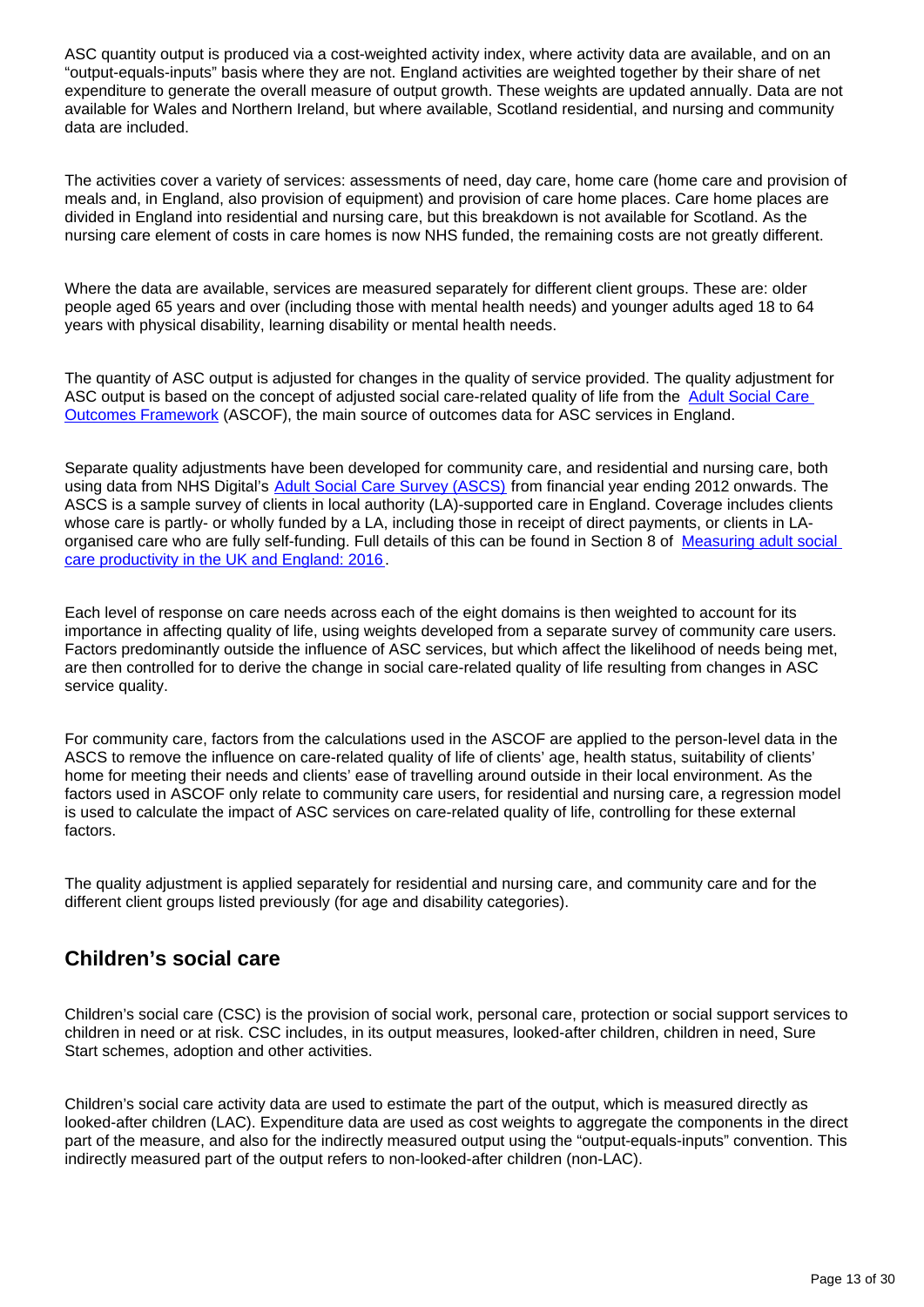LAC are classed by a local authority if a court has granted an order to place them in care, or a council's children' s services department has cared for the child for more than 24 hours. Output is the number of children in care, accounting for 33% of expenditure on children's social care services within [Public service productivity: total, UK,](https://www.ons.gov.uk/economy/economicoutputandproductivity/publicservicesproductivity/articles/publicservicesproductivityestimatestotalpublicservices/totaluk2017)  [2017](https://www.ons.gov.uk/economy/economicoutputandproductivity/publicservicesproductivity/articles/publicservicesproductivityestimatestotalpublicservices/totaluk2017). Non-LAC are classified as such if they are not taken out of their home environment but are being monitored.

Activities data for Scotland and Wales are supplied by the Scottish and Welsh Government respectively, and for England and Northern Ireland they are supplied by the Department for Education and the Northern Ireland Department of Education respectively.

The activities (output measures) used are:

- a count of the total number of days during the financial year that LAC spend in placements, including days spent in short-term placement, and excluding unaccompanied asylum-seeking children
- fostering services: activities data on children placed for adoption and foster placements
- the number of children currently in secure accommodation
- children's homes: activities data on residential schools and children's homes
- activities from other-LAC; this is calculated by subtracting the sum of measured LAC activity from total LAC activities

Expenditure data are composed of net current expenditure (£ thousands) on the following services:

- fostering services
- secure accommodation
- children's homes
- other children looked after
- non-LAC
- total expenditure on children's and families services

To calculate an index for LAC, activity in fostering, children's homes and other are aggregated into a single series, with secure accommodation left separate. These two series are weighted by expenditure shares to produce a direct measure of CSC output on a financial year basis. More information on this approach can be found in [Measuring the output of children's social care: an alternative method for looked after children \(PDF,](http://www.ons.gov.uk/ons/rel/psa/public-service-productivity/an-alternative-method-for-looked-after-children/measuring-the-output-of-children-s-social-care.pdf)  [121KB\).](http://www.ons.gov.uk/ons/rel/psa/public-service-productivity/an-alternative-method-for-looked-after-children/measuring-the-output-of-children-s-social-care.pdf) These estimates are splined, lagged and backcast to produce a series of appropriate length.

Expenditure on non-LAC is taken as a residual following the LAC processing, split into components, deflated and aggregated to an indirect output index using the same method as is used in the inputs calculations.

The two contributions to growth are then aggregated by their respective expenditure shares to produce output series for children's social care.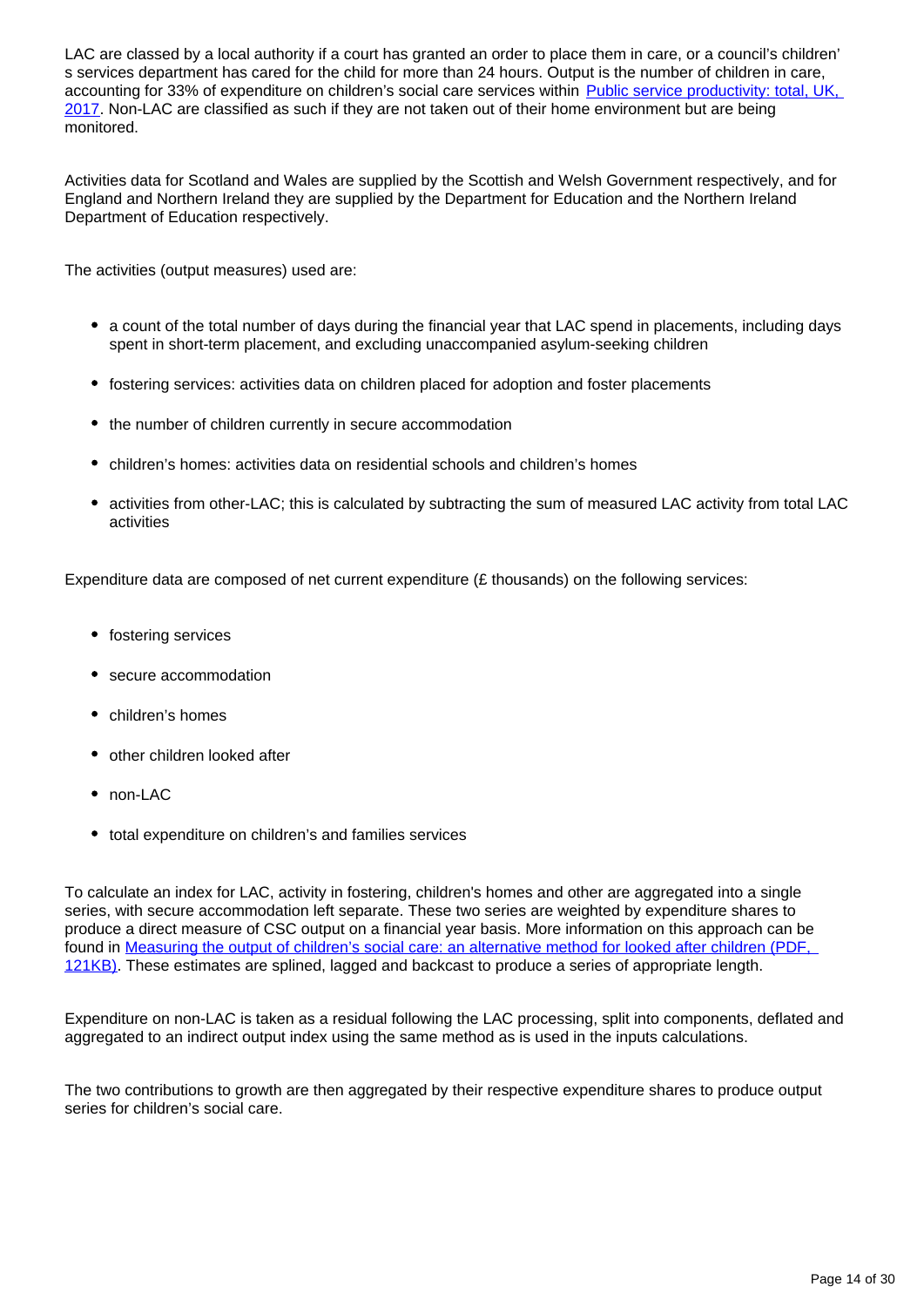## **Social security administration**

Social security administration (SSA) is the administration and implied costs associated with administering different types of benefits including the processing of new benefit claims and maintaining existing benefit load. SSA output is a quarterly measure of the output associated with these in volume terms.

In total, there are 29 sub-component activity series in the SSA output system, covering a variety of benefits and activities (such as State Pension, Housing Benefit, Disability Living Allowance, Child Benefit and Incapacity Benefit) each with a corresponding unit cost series. These sub-components are aggregated to form a chained volume measure of SSA output. Data suppliers include the Department for Work and Pensions, HM Revenue and Customs and Ministry of Defence.

## **Public order and safety**

Within the public order and safety (POS) service area there are four main components: fire-protection, courts, probation and prisons. Police is measured separately to POS and is therefore excluded from these measurements.

The aggregated POS output index consists of the following components:

- $\bullet$  fire
- courts, which itself has five further sub-components: magistrates' courts, county courts, Crown Courts, Crown Prosecution Service, legal aid
- probation
- prisons

All POS output is currently estimated using activity indicators, with some quality adjustments applied. Full details of the quality adjustments can be found in [Quality adjustment of public service public order and safety output:](https://www.ons.gov.uk/economy/economicoutputandproductivity/publicservicesproductivity/methodologies/qualityadjustmentofpublicservicepublicorderandsafetyoutputcurrentmethod)  [current method.](https://www.ons.gov.uk/economy/economicoutputandproductivity/publicservicesproductivity/methodologies/qualityadjustmentofpublicservicepublicorderandsafetyoutputcurrentmethod) A summary follows.

For each component, a cost-weighted activity index (CWAI) is constructed. We use direct output measures for all components. Table 5 outlines the output measures for each component and where data are quality adjusted. A quality adjustment is not applied to fire protection or county courts services, which deliver civil cases. This is because these services are deemed to have different outcomes to the criminal justice elements of POS and have data limitations.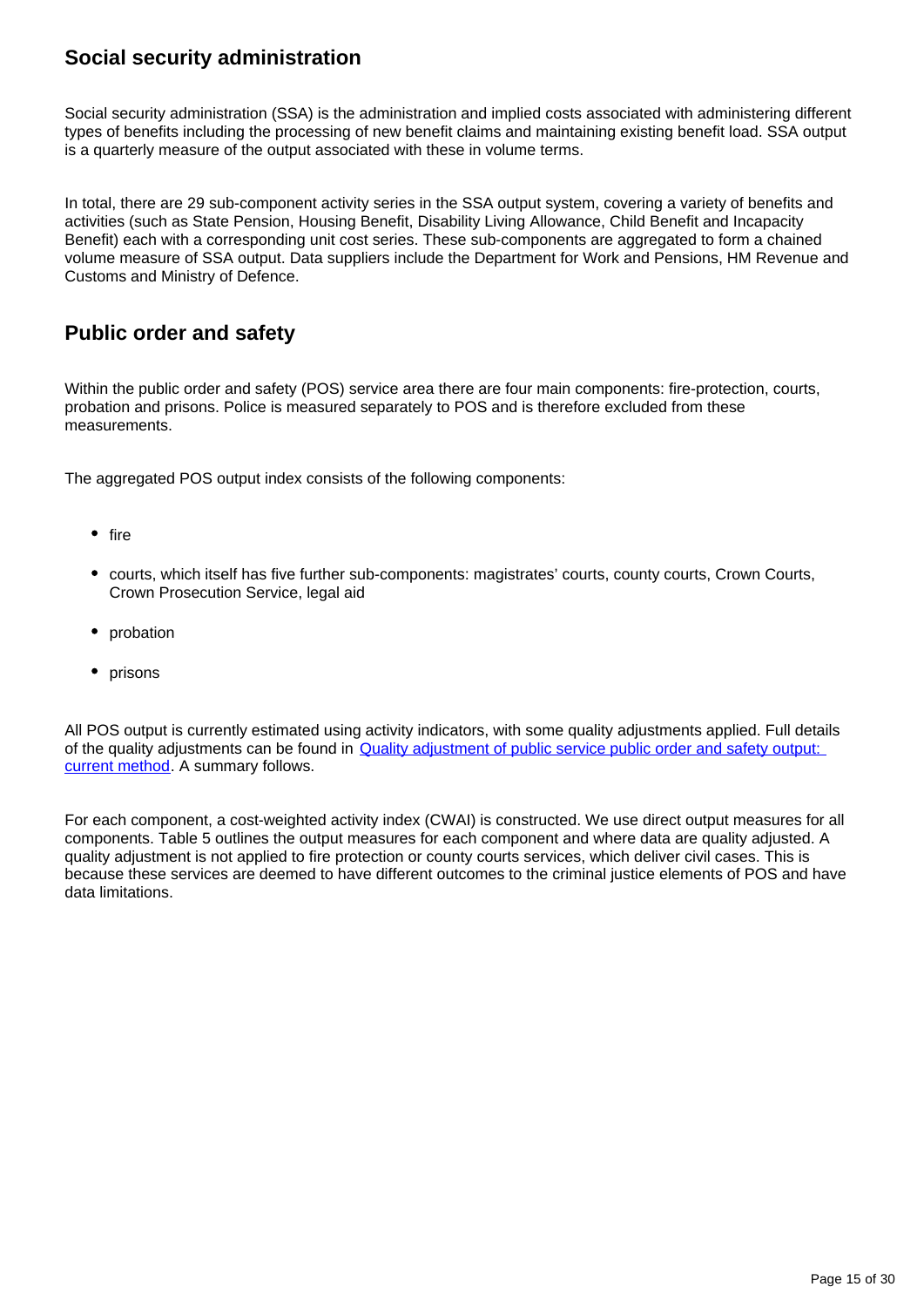Table 5: Public order and safety

| Category                    | Quality<br>adjusted              | Sub-category                                                                                  | Unit of output                        | Data source                                                                  |
|-----------------------------|----------------------------------|-----------------------------------------------------------------------------------------------|---------------------------------------|------------------------------------------------------------------------------|
| Fire protection<br>services | No                               | Response (Dwellings,<br>commercial premises,<br>vehicle, chimney, false<br>alarms)            | Number of Incidents<br>attended       | Department for<br>Communities and<br>Local Government,<br>Home Office, SFRS, |
|                             |                                  | Prevention (Inspections,<br>investigation, community<br>safety e.g. fitting fire<br>alarms)   | Number of, workload in<br>hours       | NIFRS, StatsWales,<br><b>WG</b>                                              |
|                             |                                  | Special (Road and non-<br>road)                                                               | Number of incidents<br>attended       |                                                                              |
| Law courts                  | In part (excl.<br>county courts) | Crown, county,<br>Magistrates courts, family<br>(private, public, divorce,<br>adoption cases) | Caseload                              | MoJ                                                                          |
| Prisons                     | Yes                              |                                                                                               | Prisoner population                   | HMPPS, MoJ, SPS, NI<br>DoJ                                                   |
| Probation                   | Yes                              |                                                                                               | Number of people under<br>supervision | <b>HMPPS</b>                                                                 |
| Legal Aid                   | Yes                              | By case type and fee                                                                          | Caseload                              | Legal aid agency<br>(England and Wales<br>only)                              |

Source: Office for National Statistics

#### **Notes**

1. SFRS: Scottish Fire and Rescue Service NIFRS: Northern Ireland Fire and Rescue Service, WG: Welsh Government, MoJ: Ministry of Justice, HMPPS: Her Majesty's Prison & Probation Service, SPS: Scottish Prison Service, NI DoJ: Northern Ireland Department of Justice [Back to table](#page-0-0)

#### **Fire**

Fire output activities are categorised into three groups:

- fire response (FR)
- fire prevention (FP)
- fire special services (FS)

These groups all form part of the Fire and Rescue Service (FRS). Activity measures for the FRS are based on the number of incidents attended for fire response and fire special services activities, and staff hours spent on fire prevention activity.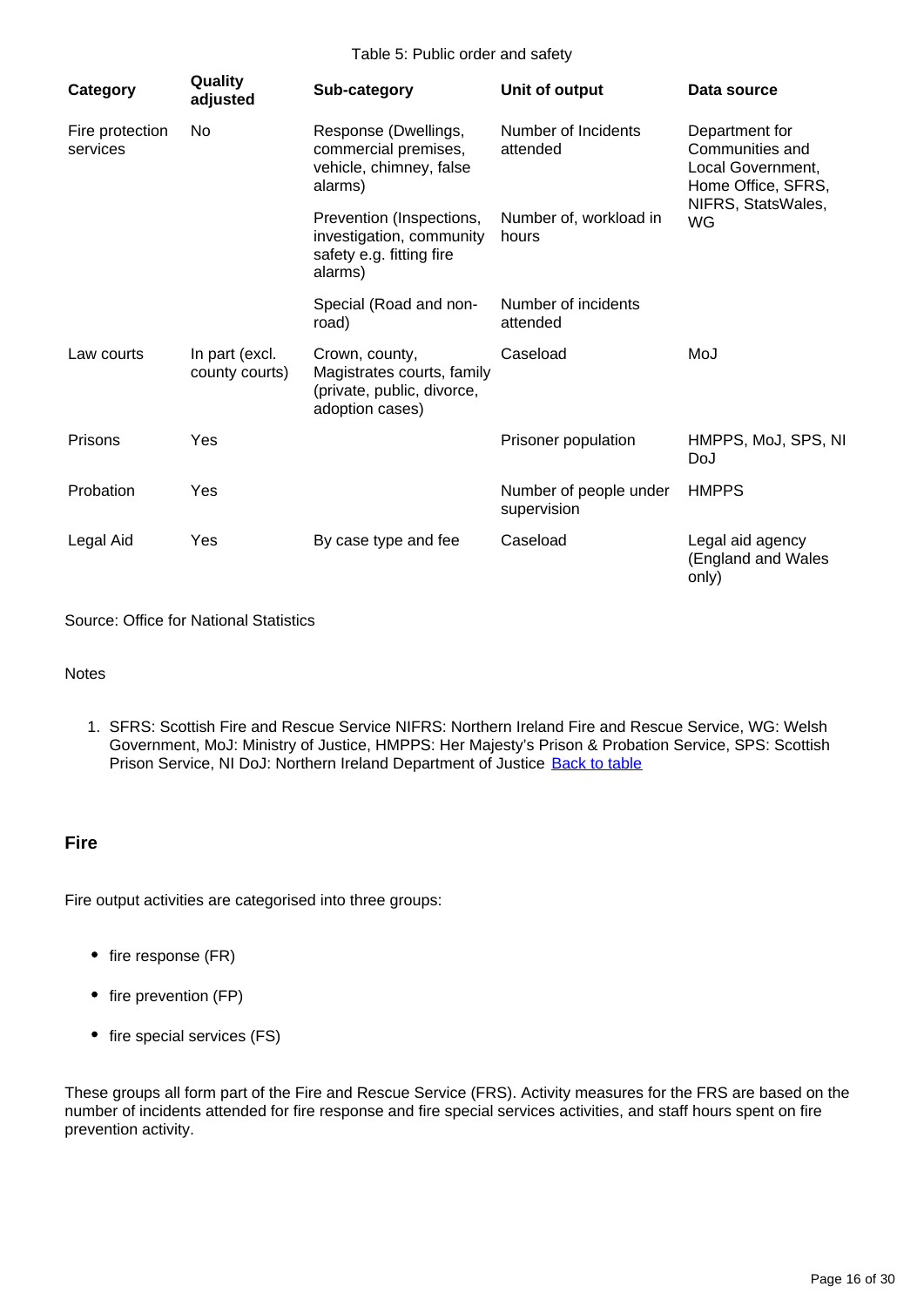Appropriate cost weights are based on the [Economic Cost of Fire estimates](https://webarchive.nationalarchives.gov.uk/20121103072344/http:/www.communities.gov.uk/fire/researchandstatistics/firestatistics/economiccost/) for different fire incidents. The output measure combines the different activities into a single cost-weighted activity index (CWAI) using the associated unit costs as their weights, and an overall output index is then constructed as a chain-linked Laspeyres index using the previous year's prices.

#### **Courts**

The output of criminal courts is currently estimated using direct output methods, although some forecasting and estimation is necessary because of gaps in activities and cost data. Separate cost-weighted activity-indices for different areas of the courts system are constructed and then further aggregated based on expenditure shares.

Civil and family courts:

Data from the Ministry of Justice on applications, hearings and final orders are used to produce a "weighted caseload". Unit costs are periodically sourced from the Ministry of Justice and are used as weights for the output index.

Crown Courts:

Data are provided on the number of Crown Court cases broken down into the following categories:

- committals for trial: actuals
- cases for sentence: actuals
- appeals: actuals

Historic data on unit costs are used as weights for the output index.

County courts:

Growth rates from activity series within the civil and family courts data are used to predict activity growth in this area. Predictions are informed by historic case data that is no longer available.

Magistrates' courts:

A "weighted caseload" is available up to 2014 from which an output index can be calculated. Completed proceedings are counted in the following 14 case types. Weightings are then applied to each case type, to provide an overall unitary value of caseload. The weights are calculated from large samples of cases and reflect the average time required to complete each type of case.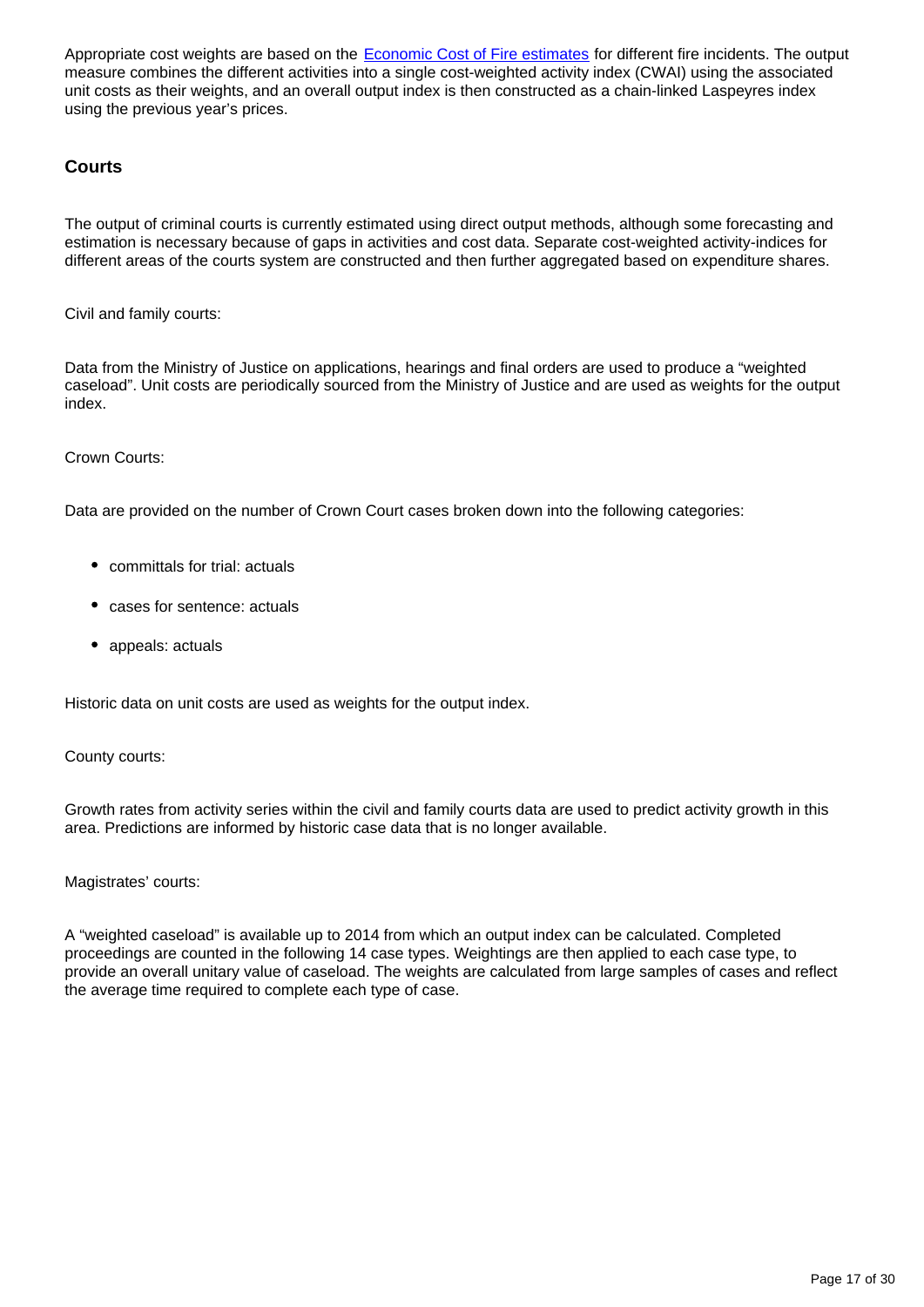- indictable: adult indictable and triable either way offences
- breaches: all breaches and revocations of sentences
- non-motor summary: non-motoring offences
- motoring summary: motoring offences
- youth: all youth crime, indictable and summary, including breaches
- Section 8 Children Act: Section 8 orders (private law)
- EPOs Children Act: emergency protection orders
- care proceedings: Children Act care proceedings (public law)
- other family/child: all other family proceedings and Children Act cases, for example, adoptions, financial and so on
- licence sessions: licensing applications heard by licensing committees
- licence petty: licensing applications heard by magistrates in petty sessions
- other civil work: any other civil complaints, made to obtain an order, for example, dangerous dogs
- means enquiries: all means enquires with defendant present
- legal aid: all applications for legal aid granted or refused

Crown Prosecution Service (CPS):

The indices for magistrates courts and Crown Courts are used to predict activity growth in this area. Both indices are aggregated based on their expenditure shares to approximate the growth in activity for the CPS.

Legal aid:

Data on legal representation expenditure and fees are used to construct a cost-weighted activity-index for legal aid. Data are categorised by the following fee types:

- lower standard fees
- higher standard fees
- non-standard fees and exempt cases
- second claims for deferred sentencing

#### **Probation**

Output for probation is measured by the number of offenders supervised by the Probation Service. Coverage is for England and Wales only. The criteria for inclusion are as follows: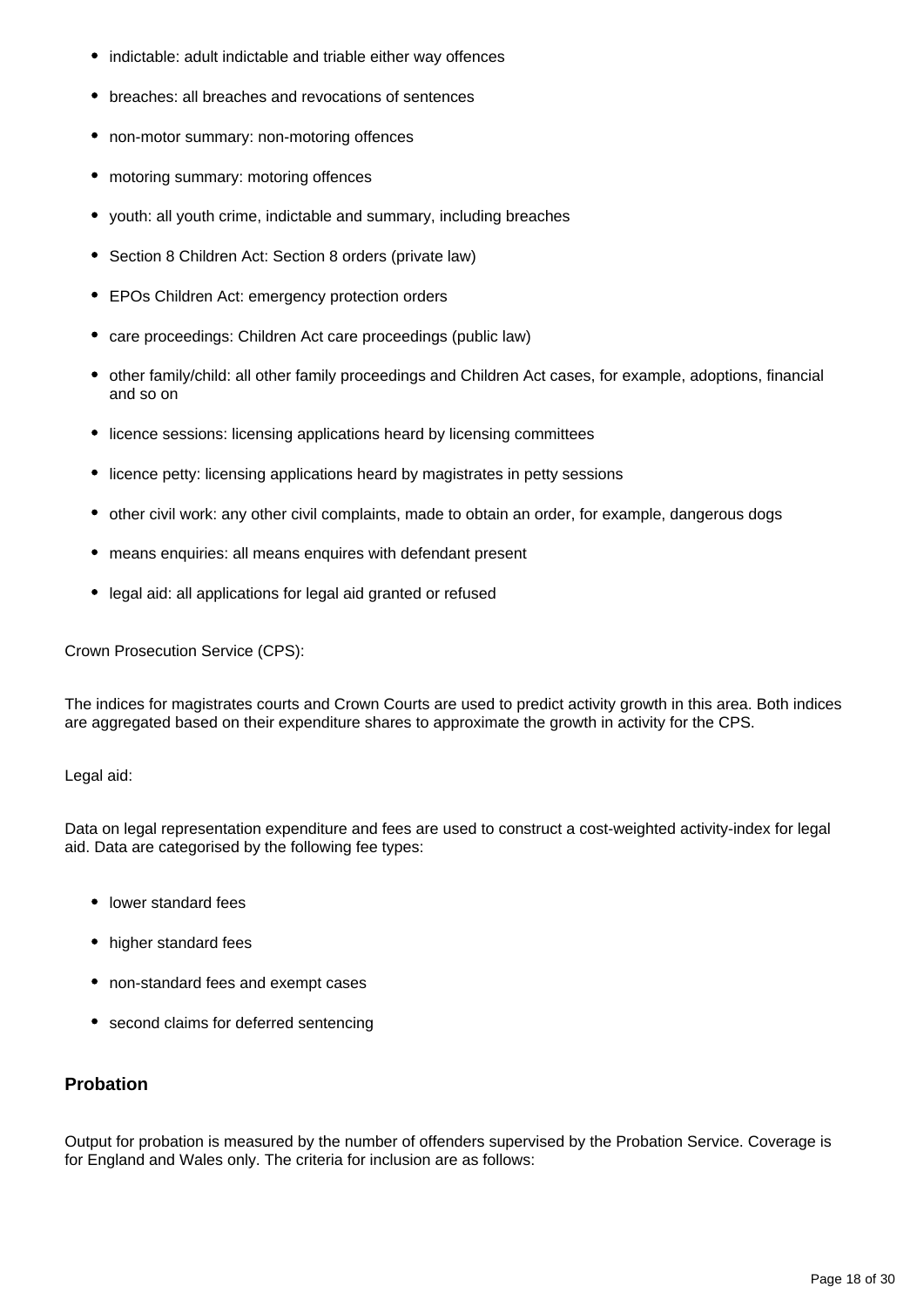- offenders supervised by the Probation Service at end of period, under court orders and pre- and postrelease supervision
- each person is counted only once in the total even if they were subject to several types of sentence at the year-end

#### **Prisons**

Output for prisons is measured by the average number of prisoners in UK prisons. These data are collected on a monthly basis and coverage is for the whole of the UK.

#### **Quality adjustment**

Quality adjustments are not applied to fire protection or county courts services, which deliver civil cases, as they are deemed to have different outcomes to the criminal justice elements. Table 6 outlines quality adjustment coverage.

| <b>Component</b>                    | <b>Recidivism</b><br>(applied from 2000) | <b>Prison safety</b><br>(applied from 1997) | <b>Custody escapes</b><br>(applied from<br>1997) | <b>Courts' timeliness</b><br>(applied from<br>2011) |
|-------------------------------------|------------------------------------------|---------------------------------------------|--------------------------------------------------|-----------------------------------------------------|
| Fire                                | ٠                                        |                                             |                                                  |                                                     |
| Prisons                             | 29.2%                                    | 37.5%                                       | 33.3%                                            |                                                     |
| Probation                           | 100%                                     | ۰                                           |                                                  |                                                     |
| Courts                              |                                          |                                             |                                                  |                                                     |
| <b>Magistrates Courts</b>           | 50%                                      |                                             |                                                  | 50%                                                 |
| <b>Crown Courts</b>                 | 50%                                      |                                             |                                                  | 50%                                                 |
| <b>County Courts</b>                | ۰                                        |                                             |                                                  | ۰                                                   |
| <b>Crown Prosecution</b><br>Service | 100%                                     |                                             |                                                  |                                                     |
| Legal Aid                           | 100%                                     |                                             |                                                  |                                                     |

Table 6: Public order and safety quality adjustments

Source: Office for National Statistics

The recidivism adjustment:

This approximates the effect the Criminal Justice System (CJS) has on reducing the volume and severity of further crimes being committed by those who have gone through it.

This adjustment is composed of three parts, the first being the change in the number of proven re-offences committed by adults and juvenile offenders categorised between crime types. An adjustment is made to adult offenders, to account for differences between cohort characteristics and their likelihood to re-offend. No such adjustment is made for juvenile offenders after 2005. The final adjustment made provides a weighting by which to aggregate together all re-offences. This weighting is based upon the relative severity of the re-offence and is derived from the ONS's [Crime Severity Score for England and Wales.](https://www.ons.gov.uk/peoplepopulationandcommunity/crimeandjustice/articles/researchoutputsdevelopingacrimeseverityscoreforenglandandwalesusingdataoncrimesrecordedbythepolice/2016-11-29)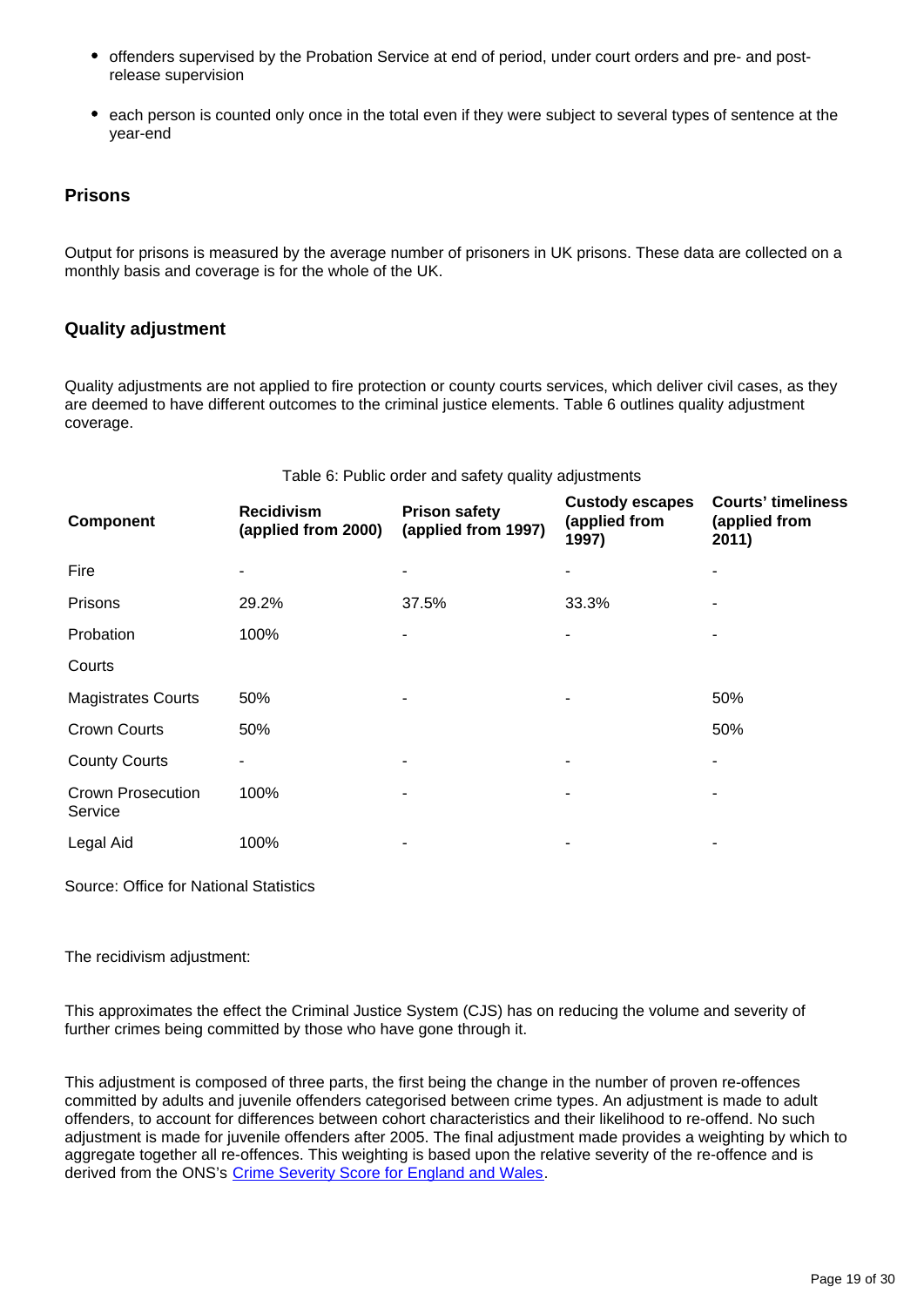The prisons safety adjustment:

This relates to the number of incidents of assaults, self-harm and deaths that occur in prison custody.

We measure the number of incidents per 1,000 prisoners, which are grouped into "Severe", "Less severe" and "Those resulting in a death". These groups are subsequently weighted and aggregated together based on their relative cost. This is achieved by using the total cost to society of workplace injuries as a proxy, taken from the Health and Safety Executive.

The custody escapes adjustment:

The escape adjustment relates to ensuring prisons fulfil the role of public protection and is applied to activities used to measure the output of the prison service.

The measure is based on changes in the difference between the number of escapes and a baseline of 0.05% of the England and Wales prison population – a historic target used by the Ministry of Justice. The purpose of this being that as the absolute number of escapes approaches zero, the relative change year-on-year would have a disproportionate effect on a non-baselined quality adjustment index.

The courts' timeliness adjustment:

The courts' timeliness adjustment relates to the average time taken for criminal cases to be taken to completion, on the basis that the delivery of a sentence in a timely manner is favourable. However, there is currently no adjustment made to reflect whether there has been fair treatment of the suspect or victims, or to allow the appropriate time for preparations of criminal cases with differing levels of severity or complexity.

For magistrate courts, the measure is based on the mean average time of charge and laying of information to completion. For Crown Courts, the measure captures the average waiting times experienced by all defendants and the mean time from main hearing to completion. As implemented, the measure accounts for changes in the average time taken to completion by criminal courts because increases in volume may reflect a worsening.

#### **Combining the components**

For each component, we calculate an overall growth factor to be applied to the basic activity index. For those areas where multiple adjustments are applied, the growth factors are applied on a weighted average basis (Table 6 outlines the weights used). To then aggregate together all the components of public order and safety (POS) – including non-quality adjusted components – they are cost-weighted together to produce an aggregate index of POS quality adjusted output.

#### **Police, defence and other government services**

For these services, because of the largely collective consumption of these services, the difficulty in identifying output, and the difficulty in placing a value on services supplied as there are no market transactions, the outputs of these services are measured by their respective volume of inputs ("output-equals-inputs").

## <span id="page-19-0"></span>**3 . Inputs**

Inputs comprise the volume of labour, goods and services and capital used in delivering public services. These series are aggregated together to form an overall estimate of the volume of inputs used to provide each of the public services identified in the total public service productivity articles.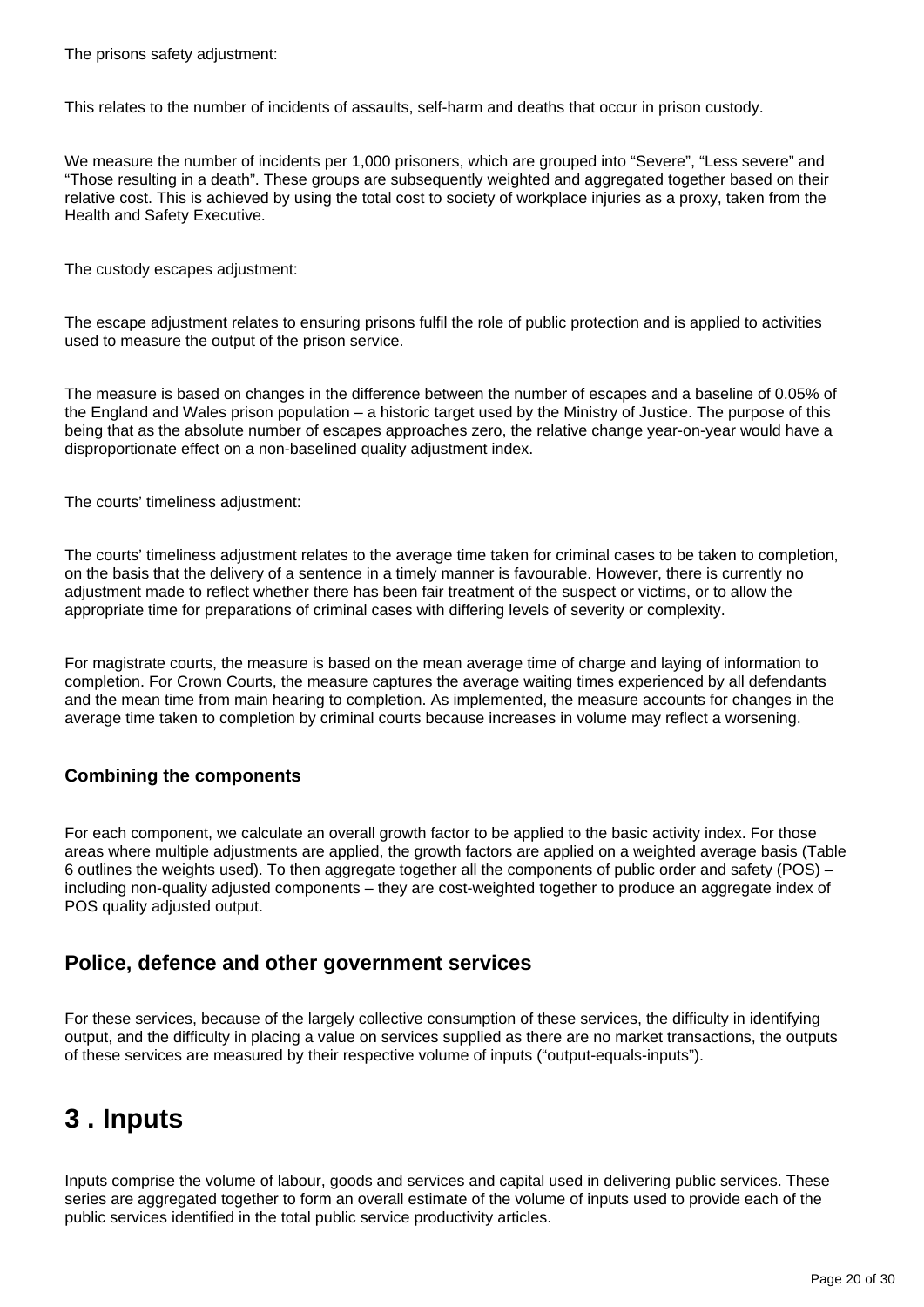The following sections describe the data sources and methods used in each of the service areas in detail.

## **Healthcare**

Labour inputs are mainly measured through a Laspeyres cost-weighted labour index (CWLI), which uses administrative data on the health service's workforce to measure growth in full-time equivalent staff numbers weighted by their cost, in a similar manner to the cost-weighted activity index used for quantity output. However, it should be noted that agency staff are included in intermediate consumption inputs because they are not employed by the NHS, while NHS bank staff are included in labour inputs, because they are NHS employees.

The intermediate consumption of goods and services used in the provision of healthcare is also calculated using expenditure data deflated by relevant deflators to account for the cost inflation faced by the health service. From [Public service productivity, healthcare, UK: 2017](https://www.ons.gov.uk/economy/economicoutputandproductivity/publicservicesproductivity/articles/publicservicesproductivityestimateshealthcare/2017) onwards, many of the deflators used are taken from the NHS Cost Inflation Index (NHSCII), which is produced by the Department of Health and Social Care. This includes the overall NHSCII, sector-specific components of the NHSCII and a version specific to NHS providers' intermediate consumption produced by the Office for National Statistics (ONS).

The volume of capital inputs is measured by consumption of fixed capital, which covers the cost of depreciation of capital goods (items that are anticipated to be in use over several years, such as buildings and vehicles) over time. Data used for this element are estimated in the UK National Accounts using the [perpetual inventory method.](https://www.ons.gov.uk/economy/nationalaccounts/uksectoraccounts/qmis/capitalstocksandcapitalconsumptionqmi)

The total inputs index is created by weighting the three components of healthcare input together according to their share of total healthcare expenditure recorded in the UK National Accounts. Where data are not provided by a country, it is assumed that this component grows in line with the rest of the UK.

Table 7 shows how the geographical coverage of the inputs data varies across the countries of the UK.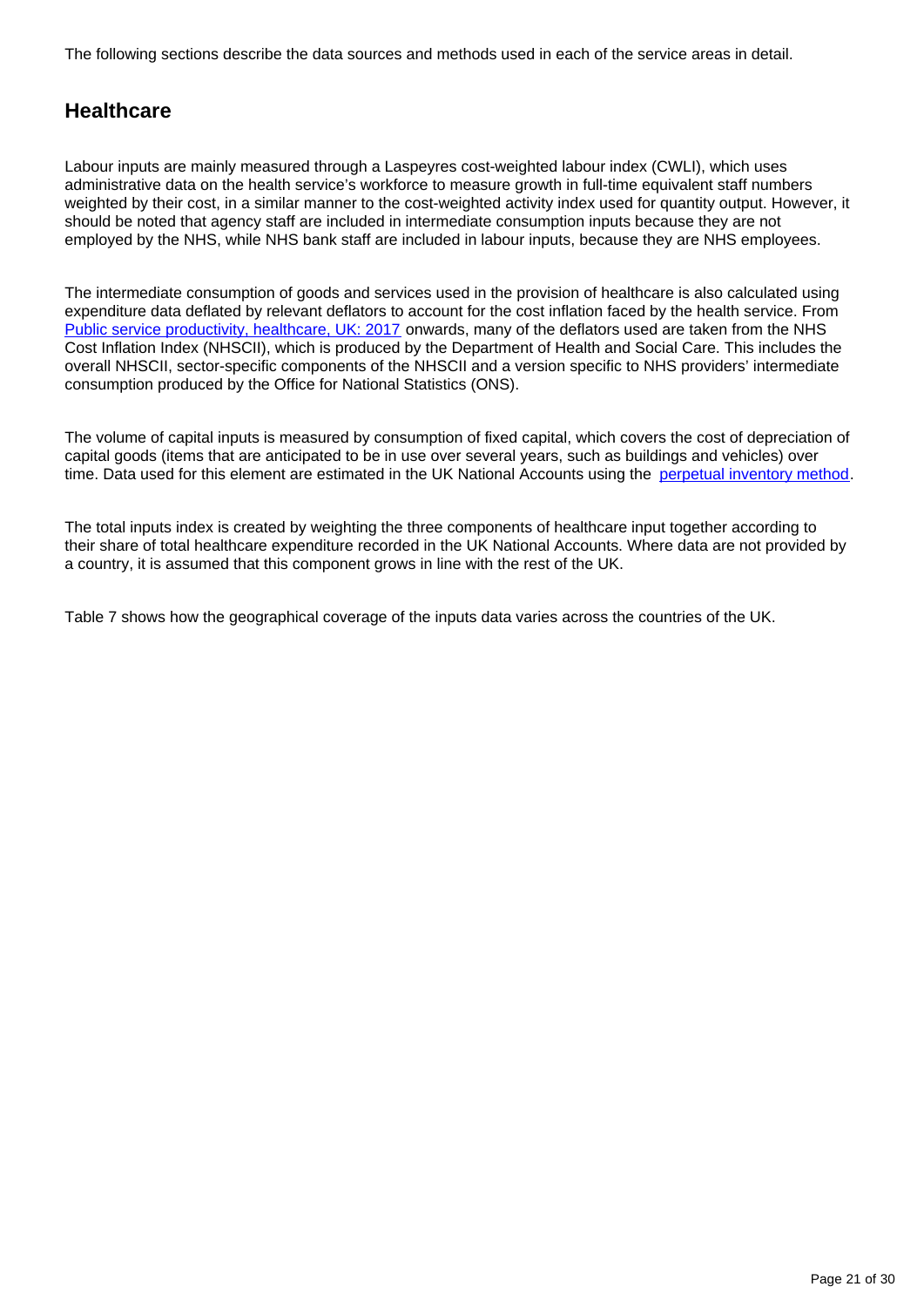| Table 7: Data sources for estimates of UK healthcare inputs |                    |               |                 |                              |
|-------------------------------------------------------------|--------------------|---------------|-----------------|------------------------------|
|                                                             | <b>Country</b>     |               |                 |                              |
| <b>Inputs</b>                                               | <b>England</b>     | <b>Wales</b>  | <b>Scotland</b> | Northern Ireland             |
| Labour                                                      |                    |               |                 |                              |
| <b>HCHS</b>                                                 | <b>NHS Digital</b> | WG            | SG              | <b>DHSSPSNI</b>              |
| <b>GP</b> services                                          | <b>NHS Digital</b> | WG            | SG              | <b>DHSSPSNI</b>              |
| <b>Bank staff</b>                                           | <b>NHSI</b>        |               |                 |                              |
| Goods and services                                          |                    |               |                 |                              |
| <b>HCHS</b>                                                 | <b>DH</b>          | WG            | SG              |                              |
| Dental services                                             | <b>DH</b>          | WG            | SG              |                              |
| Ophthalmic services                                         | DH                 | WG            | SG              |                              |
| Pharmaceutical services                                     | DH                 | WG            | SG              |                              |
| <b>GP Services</b>                                          | <b>NHS Digital</b> | WG            | SG              |                              |
| <b>CHMS</b>                                                 | <b>DH</b>          | WG            |                 |                              |
| GP drugs                                                    | As for output      | As for output | As for output   | As for output                |
| Non-NHS provision                                           | DH                 | WG            | SG              | $\qquad \qquad \blacksquare$ |
| Agency staff expenditure                                    | DH                 | <b>WG</b>     |                 |                              |
| Welfare food                                                | DH                 | WG            |                 |                              |
| Health administration                                       | DH                 |               |                 |                              |
| Capital                                                     |                    |               |                 |                              |
| <b>UK Capital Consumption</b>                               | UK NA              |               |                 |                              |

Source: Office for National Statistics

#### **Notes**

1. NHSI: NHS Improvement, DH: Department for Health, UK NA: UK National Accounts, WG: Welsh Government, SG: Scottish Government, DHSSPSNI: Department of Health, Social Services and Public Safety Northern Ireland. [Back to table](#page-0-0)

Table 8 shows the geographic coverage for the deflators, which are either UK-wide or England only. In the case of England-only deflators, for example, sight test deflator, the same rate of price increase is assumed for the other countries of the UK.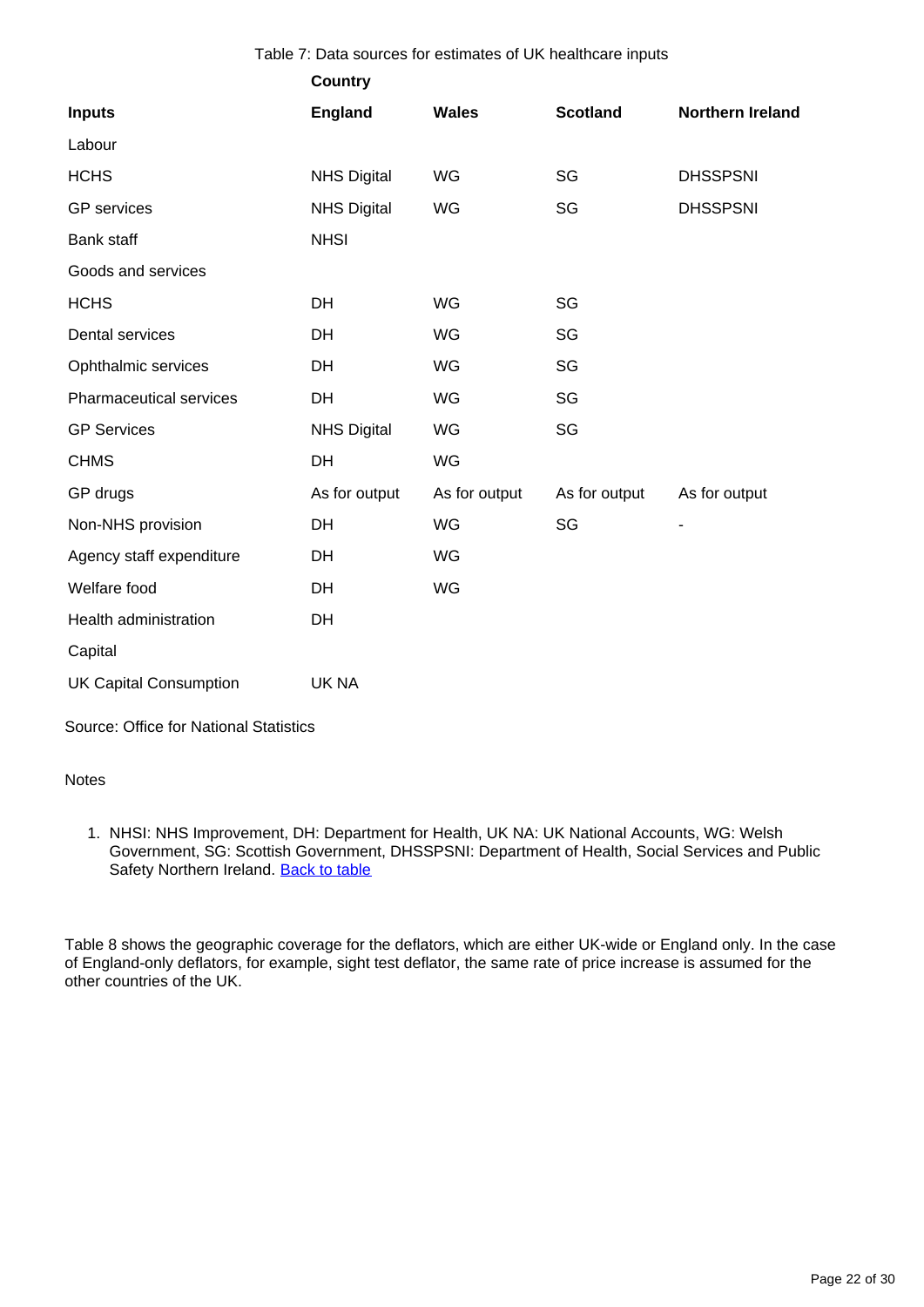Table 8: Expenditure components with matched deflators

| <b>Expenditure</b><br><b>Component</b>                                                | <b>Deflator</b>                                          | Geographic basis of<br>deflator                   | Data source for deflator |
|---------------------------------------------------------------------------------------|----------------------------------------------------------|---------------------------------------------------|--------------------------|
| <b>HCHS</b> non-pay                                                                   | <b>ONS-adjusted NHS Cost</b><br>Inflation Index (NHSCII) | England only - assumed to<br>apply to whole of UK | Published by PSSRU*      |
| GP intermediate<br>consumption                                                        | All items CPIH                                           | <b>UK</b>                                         | <b>ONS</b>               |
| <b>NHS Dental services</b>                                                            | <b>NHSCII Dentistry index</b>                            | England only - assumed to<br>apply to whole of UK | Published by PSSRU*      |
| <b>NHS Ophthalmic</b><br>services                                                     | <b>NHSCII Overall Index</b>                              | England only - assumed to<br>apply to whole of UK | Published by PSSRU*      |
| Pharmaceutical<br>services                                                            | <b>NHSCII Overall Index</b>                              | England only - assumed to<br>apply to whole of UK | Published by PSSRU*      |
| Central Health and<br>Miscellaneous<br>services (CHMS)                                | <b>ONS-adjusted NHSCII</b>                               | England only - assumed to<br>apply to whole of UK | Published by PSSRU*      |
| Volume of GP<br>prescribed drugs                                                      | As for output estimation                                 | Not applicable                                    | Not applicable           |
| Non-NHS provision                                                                     | <b>NHSCII NHS Providers Index</b>                        | England only - assumed to<br>apply to whole of UK | Published by PSSRU*      |
| <b>Welfare Food</b><br>(England and Wales<br>expenditure only)                        | <b>CPIH Food</b>                                         | <b>UK</b>                                         | <b>ONS</b>               |
| DH Administration non- ONS-adjusted NHSCII<br>pay costs (England<br>only expenditure) |                                                          | England only - assumed to<br>apply to whole of UK | Published by PSSRU*      |

Source: Office for National Statistics

**Notes** 

- 1. NHSCII: NHS Cost Inflation Index, CPIH: Consumer Prices Index, including owner occupiers' housing costs, PSSRU: Personal Social Services Research Unit. [Back to table](#page-0-0)
- 2. \* the NHSCII has been developed by the Department of Health and Social Care (DHSC) working in conjunction with NHS England and NHS Improvement, the Centre for Health Economics at the University of York and the ONS. The NHSCII is produced by DHSC and is published by the PSSRU at the University of Kent as part of their annual publication, Unit costs of health and social care. [Back to table](#page-0-0)

## **Education**

The ONS publishes estimates of publicly funded education inputs in the UK from 1997 onwards. The inputs index is an aggregate of three elements: labour, goods and services, and capital, broken down as follows: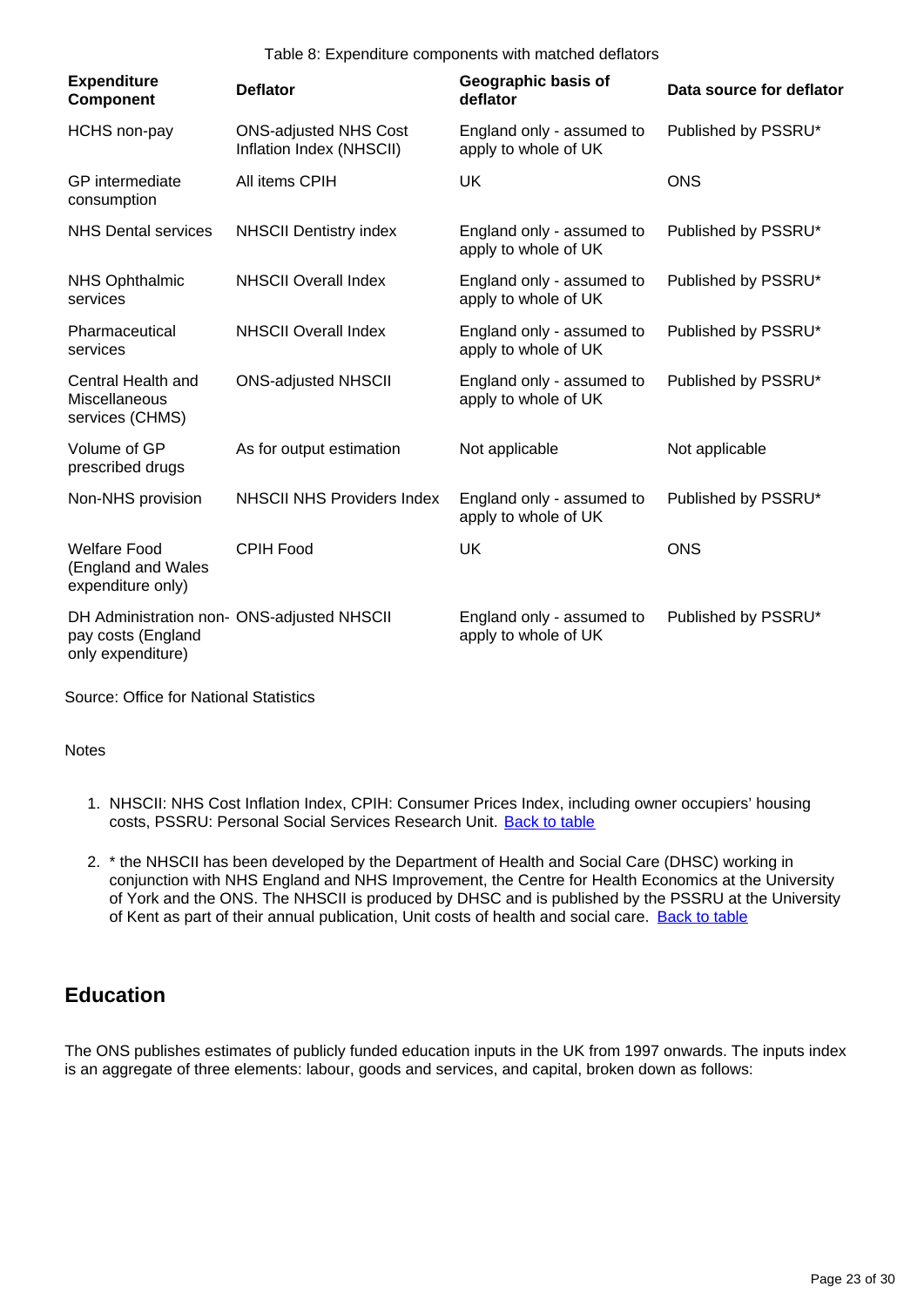- local authority (LA) direct labour
- central government indirect labour
- goods and services (provision)
- goods and services (administration)
- consumption of fixed capital

A direct measure of LA-maintained schools' labour input is estimated, based on full-time equivalent (FTE) teacher and support staff numbers (split by school and academies for England only) and weighted together using data on salaries from the Annual Survey of Hours and Earnings (ASHE).

Labour force numbers are aggregated by staff type and school type and are adjusted by average hours worked for each school type. Country-specific FTE numbers are weighted by salary data from a number of sources (see Table 9 for more details). All data that are collected on an academic year basis are splined to calendar years before aggregating.

The direct labour data are combined with indirectly measured components for central government labour, which also include an estimate for further education inputs and is deflated using the Average Weekly Earnings: Public [Administration Index](https://www.ons.gov.uk/employmentandlabourmarket/peopleinwork/earningsandworkinghours/timeseries/k5ba/emp), to form a total education labour inputs index.

Consumption of fixed capital national accounts expenditure data is deflated using a constructed education general government capital deflator. Goods and services expenditure data are split between provision and administration so that relevant deflators can be applied. Provision is deflated using a constructed composite Paasche education intermediate consumption deflator and administration is deflated using the Gross domestic [product-implied deflator.](https://www.ons.gov.uk/economy/grossdomesticproductgdp/timeseries/ybgb/pn2?referrer=search&searchTerm=ybgb)

The labour, goods and services, and capital indices are then aggregated together using their respective UK National Accounts general government expenditure shares, to form a chain-linked Laspeyres volume index.

Table 9 shows the sources of education inputs data and geographic coverage.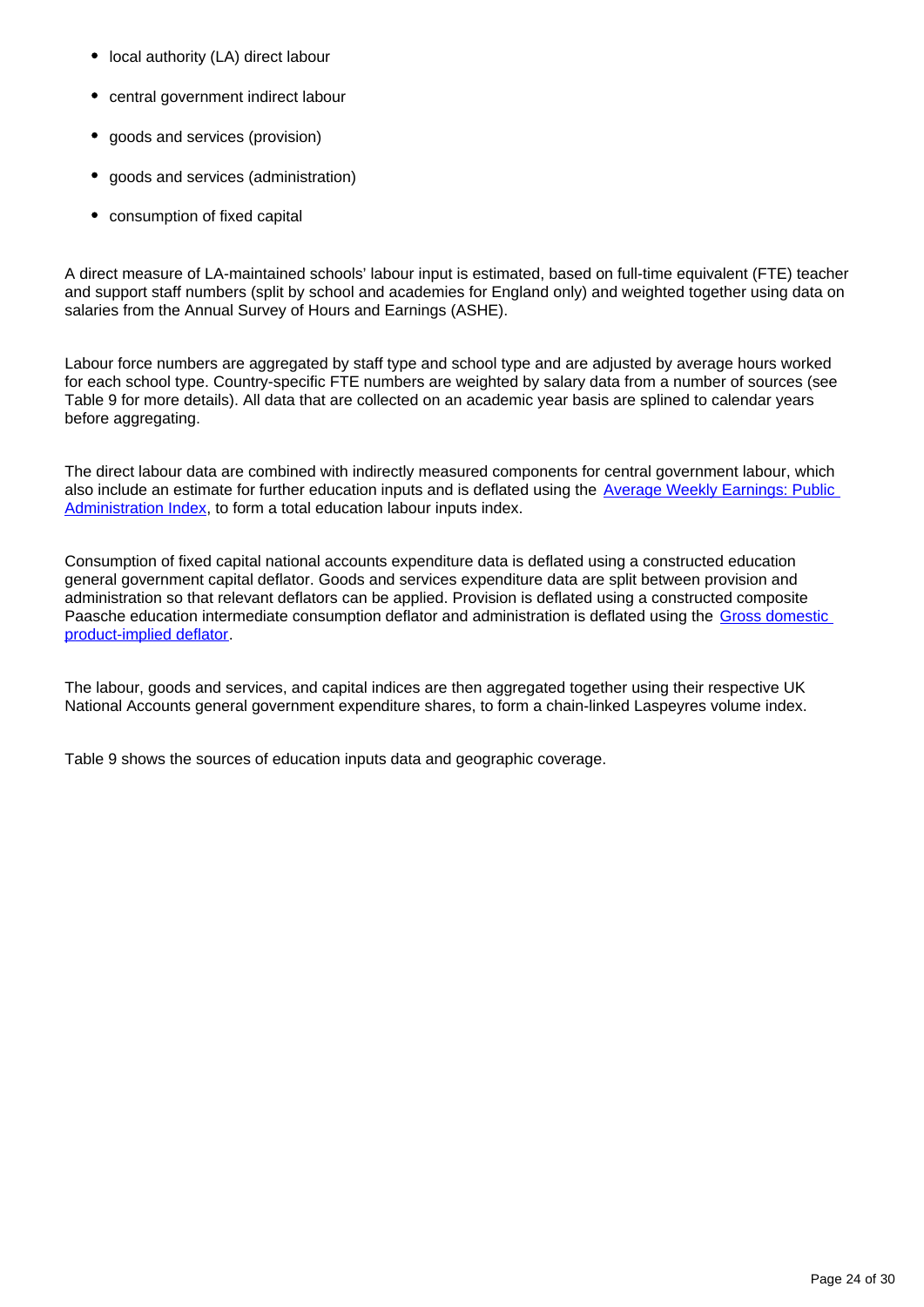Table 9: Sources of education inputs data

| <b>ONS ASHE</b>                                                        |
|------------------------------------------------------------------------|
| <b>ONS ASHE</b>                                                        |
|                                                                        |
| Expenditure: ONS NA                                                    |
| Expenditure: ONS NA                                                    |
| Expenditure: ONS NA                                                    |
| Deflator: constructed education intermediate<br>consumption deflator   |
| Expenditure: ONS NA                                                    |
| Deflator: GDP-implied deflator                                         |
| Expenditure: ONS NA                                                    |
| Deflator: constructed education general government<br>capital deflator |
|                                                                        |

Source: Office for National Statistics

**Notes** 

1. DfE: Department for Education, WG: Welsh Government, DENI: Department of Education Northern Ireland, ASHE: Annual Survey of Hours and Earnings, NA: National Accounts. 2) Data in academic and financial years are converted to calendar years by applying a spline process. [Back to table](#page-0-0)

## **Adult social care**

Details on the current sources and methods for measuring adult social care (ASC) inputs are explained in Public [service productivity: adult social care, sources and methods, 2019 update.](https://www.ons.gov.uk/economy/economicoutputandproductivity/publicservicesproductivity/methodologies/publicserviceproductivityadultsocialcaresourcesandmethods2019update) A summary follows.

ASC inputs consist of two main components: public expenditure on ASC services and deflators measuring changes in the cost of inputs. Of the inputs components, goods and services is the largest and includes all services contracted from independent sector providers and services purchased by clients using direct payments, as well as local authorities' (LA) intermediate consumption of goods and services.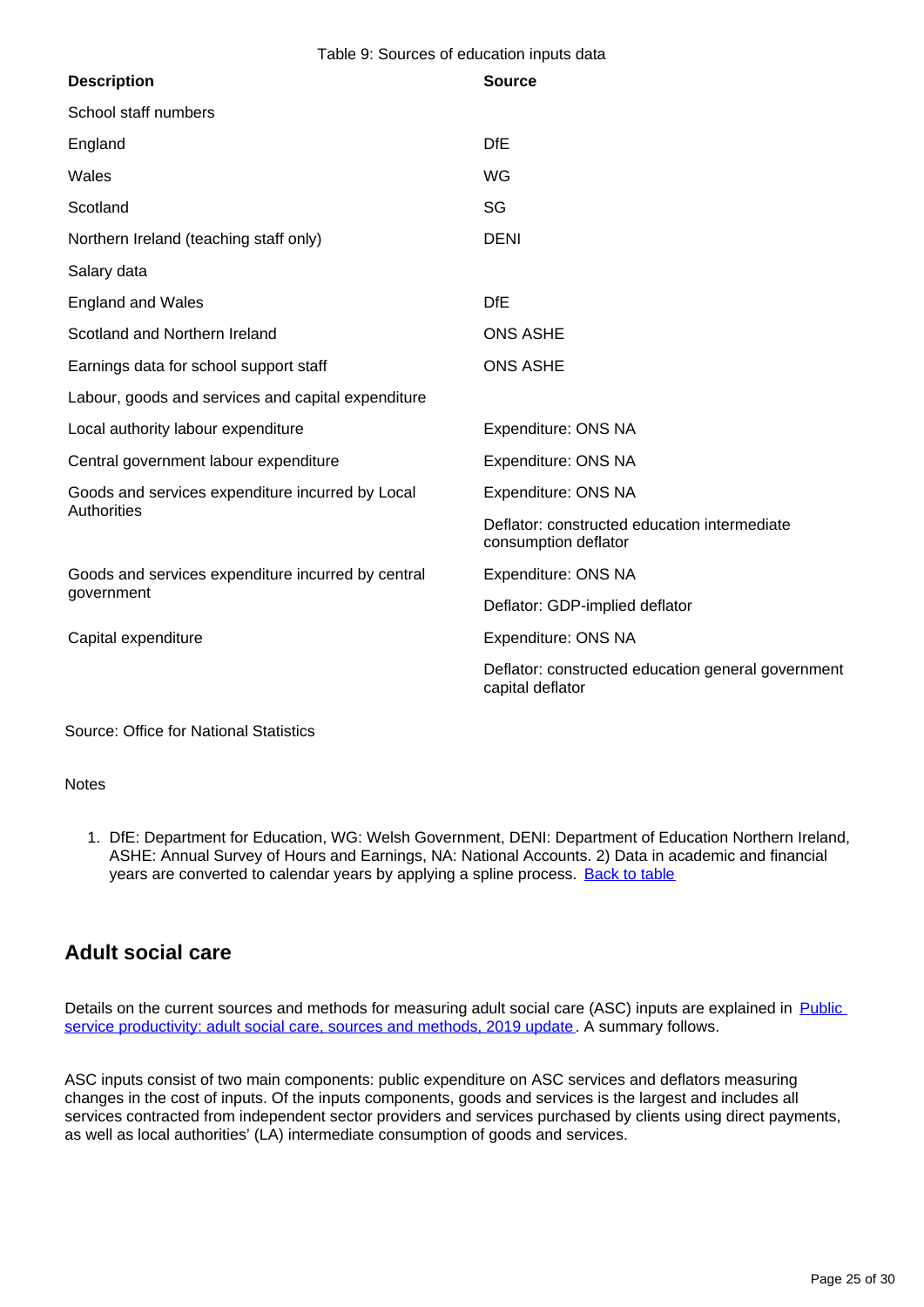The quantity of ASC inputs is estimated by deflating expenditure using appropriate deflators; national accounts expenditure data are used for the UK productivity measure. An alternative data source is used for England-only expenditure – [NHS Digital's Adult Social Care Activity and Finance Report](https://digital.nhs.uk/data-and-information/publications/statistical/adult-social-care-activity-and-finance-report) and its predecessors. Within the England measure, national accounts data are still used to estimate capital consumption, and the proportion of ASC expenditure on LA labour inputs, LA capital inputs and other inputs.

#### **Local authority inputs expenditure for the UK**

Public service ASC is primarily funded by LAs in Great Britain. The LA current expenditure data used are part of the measure of social protection expenditure used in the national accounts. These national accounts data in turn are produced using the [Local authority revenue expenditure and financing](https://www.gov.uk/government/collections/local-authority-revenue-expenditure-and-financing) data return for England, and equivalent data sources for Scotland and Wales.

LA capital consumption is also measured using data from the national accounts and is estimated using the [perpetual inventory method](https://www.ons.gov.uk/economy/nationalaccounts/uksectoraccounts/methodologies/capitalstocksandcapitalconsumptionqmi). Because of a lack of inputs and output data, measures for Northern Ireland are not included in the ASC productivity estimates.

There are a few adjustments made to the expenditure data from the national accounts to maintain a consistent time series to cover ASC services specifically. The most substantial of these adjustments is to remove housing services expenditure.

#### **Non-local authority ASC expenditure in inputs**

LA-organised ASC services are also partly funded by care clients themselves and by transfers from the NHS. Because our measures cover only publicly funded services, client contributions to funding ASC services are excluded from the ASC inputs and output is also adjusted to remove activity funded by client contributions. LAs also receive funding for ASC services from the NHS.

NHS transfers to LAs are measured using the same data source as inputs expenditure for England. Because of data availability, NHS transfers for social care are not included in the measure in the years before financial year ending 2005. NHS funding for ASC services is also not included for the devolved administrations, so England data are used in both the England and UK measures. Symmetrical adjustments are made to the output calculations to remove activity funded by client contributions and include activity funded by the NHS.

#### **Accounting for cost inflation**

Table 10 illustrates the deflators used and the components of expenditure that they deflate. Capital consumption inputs are calculated in volume terms in the national accounts and these volume data are used as inputs. A similar approach to deflation is taken for both the UK and England productivity measures.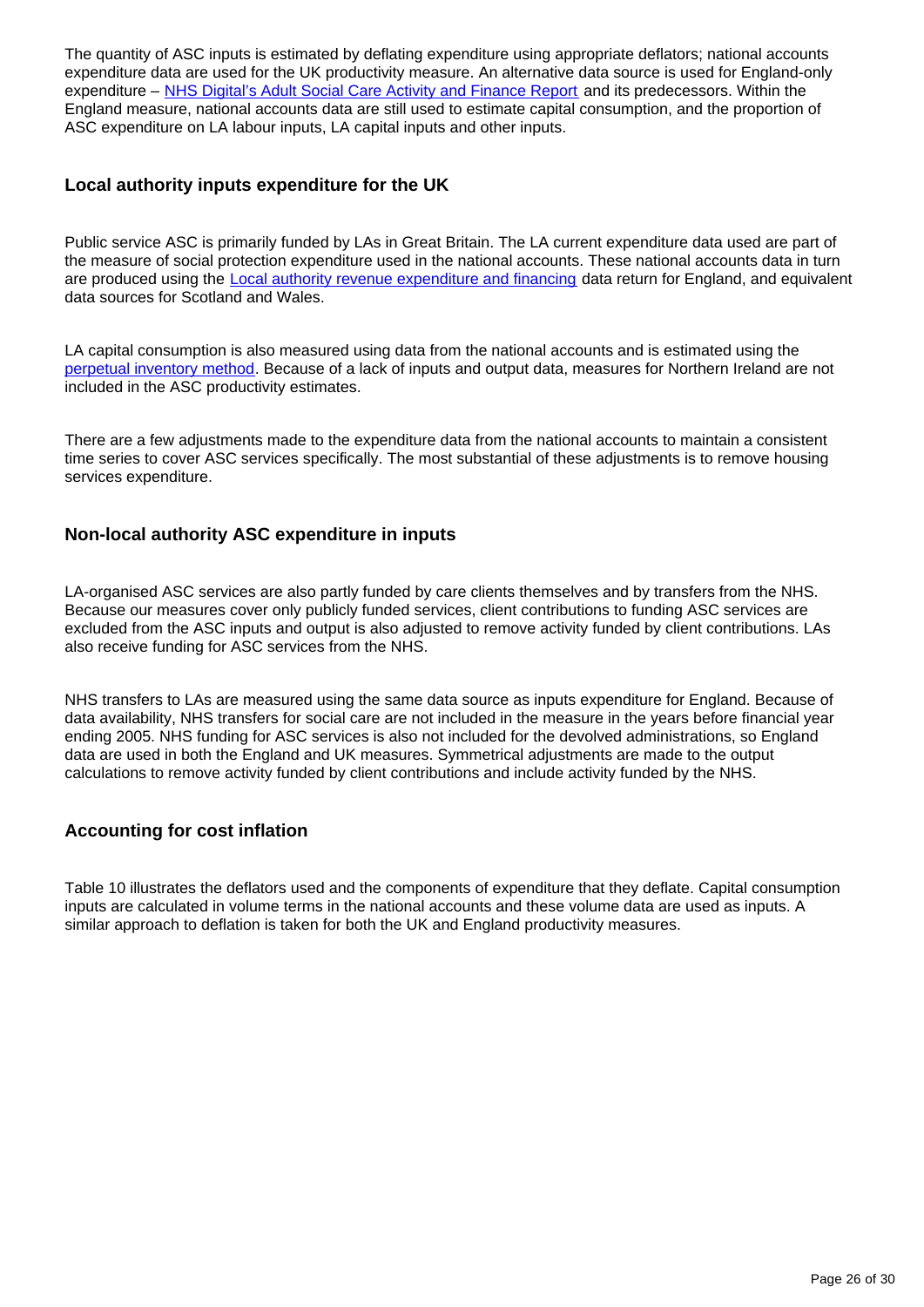| <b>Deflator element</b>                                                                | Input element<br>deflator applied to             | <b>Deflator produced</b><br>by | Source of price data                                             | Source of<br>expenditure weights                                                         |
|----------------------------------------------------------------------------------------|--------------------------------------------------|--------------------------------|------------------------------------------------------------------|------------------------------------------------------------------------------------------|
| Labour (LA)                                                                            | LA labour                                        | <b>DHSC</b>                    | FYE 2014 onwards:<br>SfC NMDS-SC/Before<br><b>FYE 2014: ASHE</b> | Skills for Care (SfC)<br><b>National Minimum</b><br>Dataset for Social<br>Care (NMDS-SC) |
| Labour (independent Estimated<br>sector)                                               | proportion of goods<br>and services              | <b>DHSC</b>                    | FYE 2014 onwards:<br>SfC NMDS-SC/Before<br><b>FYE 2014: ASHE</b> | <b>SfC NMDS-SC</b>                                                                       |
| Intermediate<br>consumption (local<br>authority)                                       | Estimated<br>proportion of goods<br>and services | <b>ONS</b>                     | Subcomponents of:<br>CPI, SPPI, PPI, RPI,<br><b>AWE</b>          | MHCLG SAR, part of<br><b>LA Revenue</b><br>Expenditure and<br>Financing collection       |
| Intermediate<br>consumption<br>(independent sector<br>residential and<br>nursing care) | Estimated<br>proportion of goods<br>and services | <b>ONS</b>                     | DHSC pay deflator,<br>Subcomponents of the<br>CPI and SPPI       | LaingBuisson's Care<br><b>Cost Benchmarks</b>                                            |
| Intermediate<br>consumption<br>(independent sector<br>home care)                       | Estimated<br>proportion of goods<br>and services | <b>ONS</b>                     | DHSC pay deflator,<br>Subcomponents of the<br>CPI, SPPI and PPI  | UKHCA's Cost of<br>Home Care report                                                      |
| Direct payments                                                                        | Estimated<br>proportion of goods<br>and services | <b>ONS</b>                     | CPI and its<br>subcomponents                                     | Data collected from LA<br>s by ONS/<br>LondonADASS<br>Improvement<br>Programme           |

Source: Office for National Statistics

#### **Notes**

- 1. LA: Local Authority, DHSC: Department of Health and Social Care, FYE: Financial Year Ending. SfC: Skills for Care, NMDS-SC: National Minimum Dataset for Social Care, ASHE: Annual Survey of Hours and Earnings, ONS: Office for National Statistics, CPI: Consumer Prices Index, SPPI: Services Producer Price Index, PPI: Producer Price Index, RPI: Retail Prices Index, AWE: Average Weekly Earnings, MHCLG: Ministry of Housing, Communities and Local Government, SAR: Subjective Analysis Return, UKHCA: UK Home Care Association, ADASS: Association of Directors of Adult Social Services. [Back to table](#page-0-0)
- 2. Data in academic and financial years are converted to calendar years by applying a spline process. Back [to table](#page-0-0)

To calculate the final overall inputs index, growth rates from each of the three indices (labour, intermediate consumption including direct payments and capital consumption) are weighted by their respective expenditure shares. This is then splined from financial year to calendar year.

### **Children's social care**

Inputs for children's social care (CSC) are based on expenditure data collected from England, Scotland and Wales for financial year ending 2001 onwards. UK national accounts expenditure is used for each component of inputs.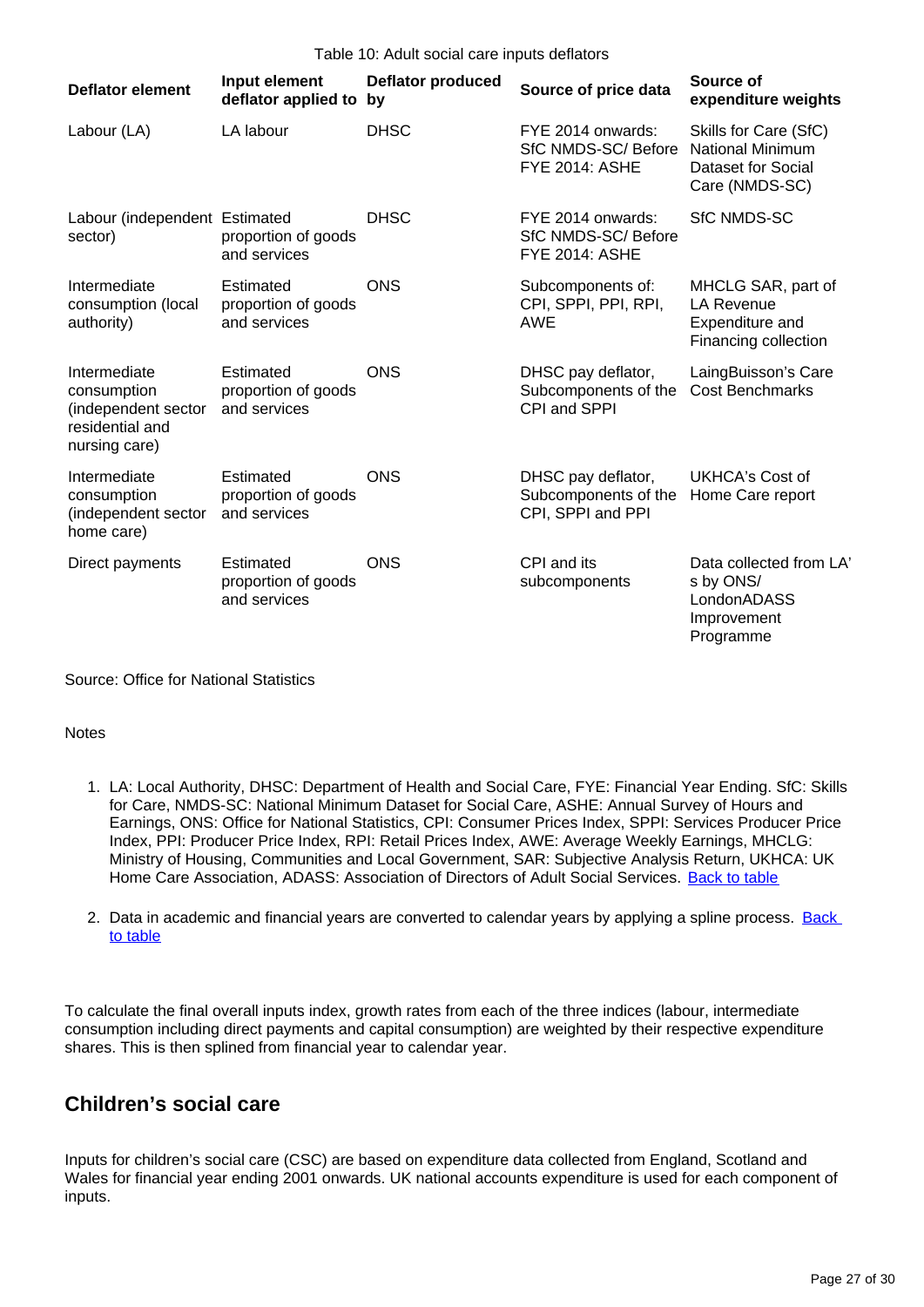The volume of labour inputs is calculated by deflating expenditure by a constructed pay deflator. Pre-2011 labour expenditure is deflated using salary data from the [Annual Survey of Hours and Earnings \(ASHE\)](https://www.ons.gov.uk/employmentandlabourmarket/peopleinwork/earningsandworkinghours), mapped by [Standard Occupational Classification \(SOC\)](https://www.ons.gov.uk/methodology/classificationsandstandards/standardoccupationalclassificationsoc) codes. From 2011 onwards, the Index of Labour Costs per Hour [\(ILCH\)](https://www.ons.gov.uk/employmentandlabourmarket/peopleinwork/earningsandworkinghours/datasets/indexoflabourcostsperhourilchnonseasonallyadjusted) deflator is used.

The volume of goods and services inputs is calculated by deflating expenditure by a constructed composite Paasche deflator. The wages element is deflated by the pay deflator used in the labour inputs estimates.

The volume of capital inputs is calculated by deflating consumption of fixed capital by a constructed social protection local government capital deflator, using ONS price indices.

Finally, the three components of inputs are aggregated together, using their relative expenditure weights to produce a UK estimate of children's social care inputs.

## **Social security administration**

To calculate an index for inputs, current price expenditure drawn from the national accounts is deflated to produce a constant price series. Compensation of employees is deflated using the *Index of Labour Costs per* [Hour \(ILCH\)](https://www.ons.gov.uk/employmentandlabourmarket/peopleinwork/earningsandworkinghours/datasets/indexoflabourcostsperhourilchnonseasonallyadjusted). Expenditure data for goods and services is obtained from net expenditure on intermediate consumption, and then deflated using the [GDP-implied deflator.](https://www.ons.gov.uk/economy/grossdomesticproductgdp/timeseries/ybgb/pn2?referrer=search&searchTerm=ybgb) Net expenditure on capital consumption is deflated by a constructed central government capital deflator using ONS price indices.

Changes in the constant price series are weighted according to their expenditure share, and a Laspeyres volume index of inputs is constructed.

### **Public order and safety**

Inputs estimates are calculated for:

- $•$  fire
- courts (including probation)
- prisons

The public order and safety volume of inputs series is a weighted combination of these three series (chain-linked using the UK National Accounts expenditure weights).

The volume of labour inputs is the current price expenditure on labour deflated by the Index of Labour Costs per [Hour \(ILCH\)](https://www.ons.gov.uk/employmentandlabourmarket/peopleinwork/earningsandworkinghours/bulletins/indexoflabourcostsperhourilch/previousReleases) for courts and probation, and deflators constructed from salary data from the Annual Survey of Hours and Earnings (ASHE) for fire and prisons. The fire and prisons labour deflators are constructed by weighting together changes in the salaries of the main occupations by their shares of total staff headcount or full-time equivalents in the service area.

The volume of goods and services inputs is the current price expenditure on goods and services deflated by a [GDP-implied deflator.](https://www.ons.gov.uk/economy/grossdomesticproductgdp/timeseries/ybgb/pn2?referrer=search&searchTerm=ybgb) The volume of capital inputs is the current price expenditure on the consumption of fixed capital deflated by a constructed combined local and central government public order and safety capital deflator.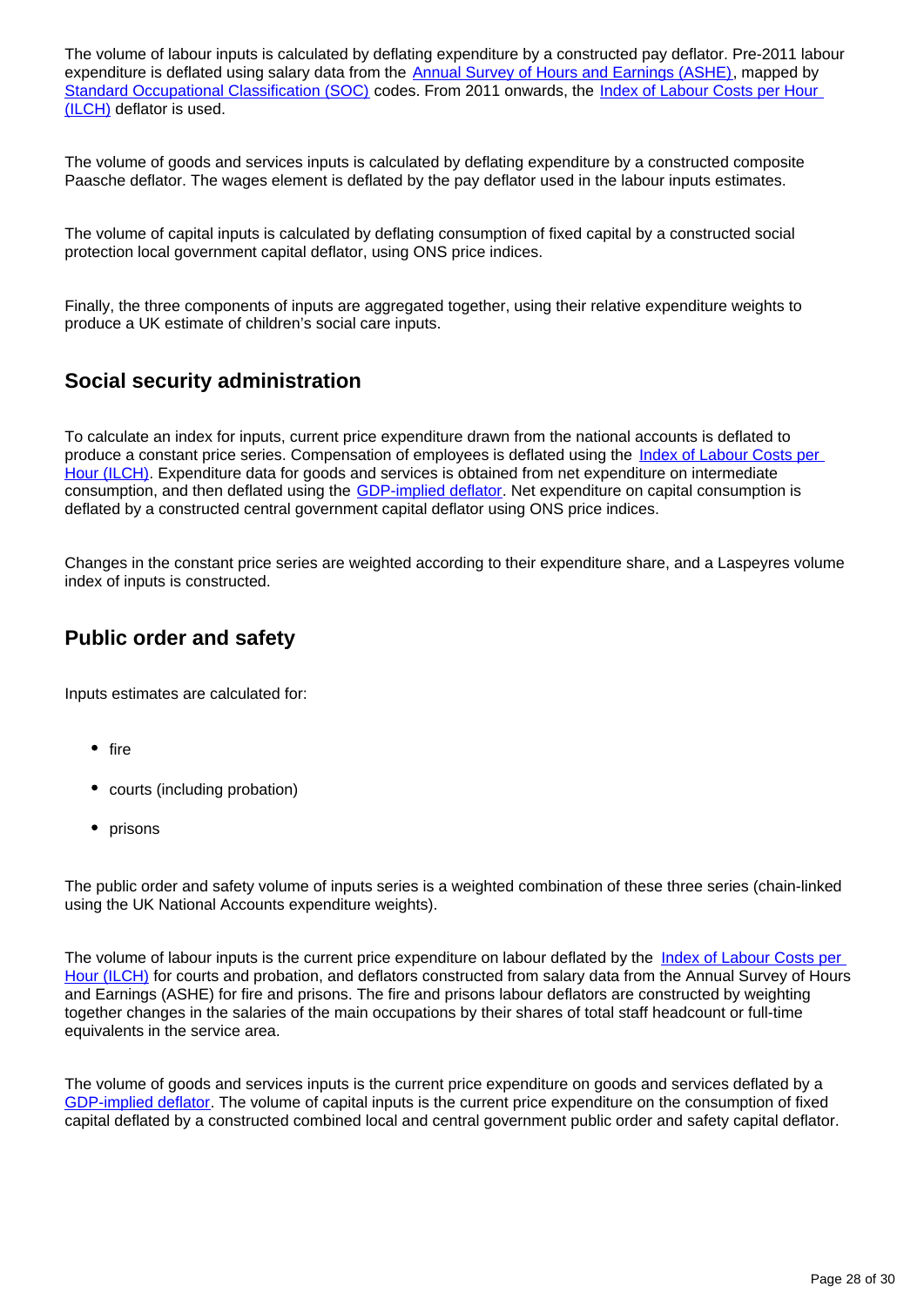## **Police**

Police inputs are estimated by deflating expenditure on labour, goods and services, and capital.

The volume of local government labour inputs is measured directly from data on full-time equivalent employees (FTEs) and relative salaries for different groups. FTE data are sourced from [Police workforce statistics for](https://www.gov.uk/government/collections/police-workforce-england-and-wales)  [England and Wales](https://www.gov.uk/government/collections/police-workforce-england-and-wales) and [Workforce statistics for Police Scotland.](https://www.scotland.police.uk/about-us/police-scotland/212598/) Equivalent breakdowns for Northern Ireland are not available. The volume of central government labour inputs is measured indirectly. Expenditure data are deflated by the [Average Weekly Earnings \(AWE\) Index for Public Administration](https://www.ons.gov.uk/employmentandlabourmarket/peopleinwork/earningsandworkinghours/timeseries/k5ba/emp).

The deflator for goods and services expenditure is constructed from subjective analysis returns (SAR) within local government financial statistics and **Producer Price Indices**. The deflator for capital consumption is constructed on a local and central government basis to deflate the respective UK National Accounts expenditure data, using ONS price indices.

Net expenditure on capital consumption is deflated by a constructed central government capital deflator using ONS price indices.

A cost-weighted Laspeyres index is then calculated for the volume of police inputs, using chain-linked expenditure shares, and assumed to equal the volume of police output.

## **Defence**

The volume of inputs is estimated by deflating current price expenditure on defence by a derived deflator. This is based on the [Classification of the Functions of Government \(COFOG 2\).](https://ec.europa.eu/eurostat/statistics-explained/index.php?title=Glossary:Classification_of_the_functions_of_government_(COFOG))The deflator is derived from current price expenditure on defence and constant price military defence expenditure.

The resulting constant price expenditure series on defence is converted into an index, and assumed to equal the volume of defence output.

## **Other government services**

Central government expenditure data is obtained for:

- general public services, for example, executive and legislative organs, basic research
- economic affairs, for example, general economic, commercial and labour affairs including transport, agricultural, forestry and fishing
- environmental protection, for example, waste management, pollution abatement
- housing and community amenities, for example, housing development, water supply and street lighting
- recreation, culture and religion, for example, recreational and sporting activities, broadcasting and publishing
- other public order and safety, for example, research and development

Total current expenditure on these categories is deflated using the GDP-implied deflator to obtain a constant price expenditure series. This series is then used to generate an index of volume of inputs, which is assumed to equal the volume of output.